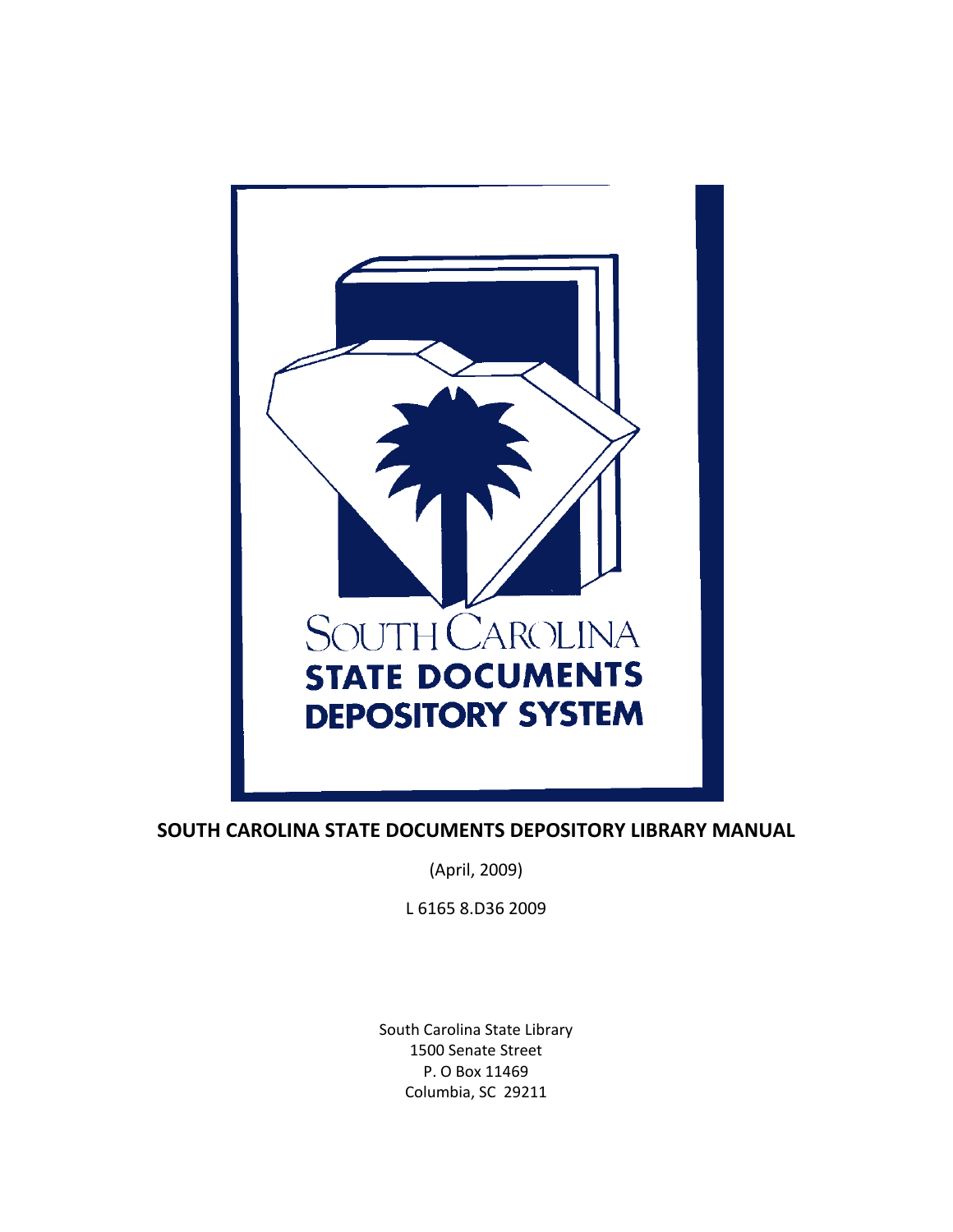## **INTRODUCTION**

The South Carolina State Documents Depository Library Manual is intended to aid libraries in the depository system in the processing and servicing of South Carolina state documents. The manual may be amended or added to as needed.

Contacts at the South Carolina State Library for answering questions about the state documents depository are:

Organization, servicing, help, use of state documents:

Elaine Sandberg, Government Documents Librarian, South Carolina State Library

esandberg@statelibrary.sc.gov

803‐734‐8625

Cataloging and classification of state documents:

Wesley Sparks, Cataloger, South Carolina State Library

wsparks@statelibrary.sc.gov

803‐734‐8662

Mailing address:

South Carolina State Library

1500 Senate St

P. O. Box 11469

Columbia, SC 29211

December, 2008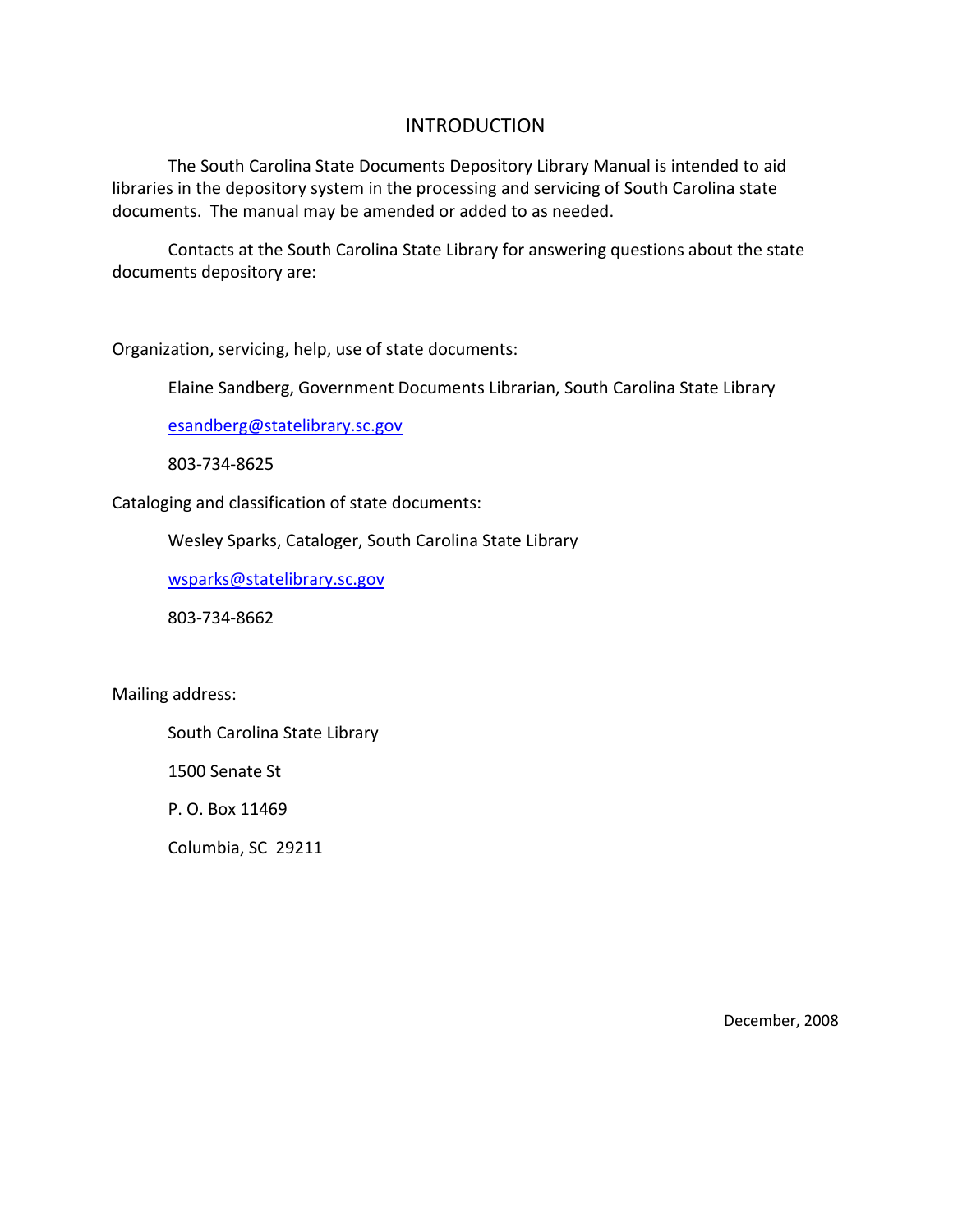## TABLE OF CONTENTS

#### Introduction

- Table of Contents
- Section A: List and Map of State Documents Depository Libraries
- Section B: State Documents Depository Act (current law)
- Section C: State Documents Depository Application and Agreement
- Section D: Processing of State Documents
- Section D2: Retention and Discarding of State Documents
- Section D3: Documents in Electronic Format
- Section E: State Documents Classification System
- Section F: Public Service Use of State Documents
- Section G: Marketing and Promotion of State Documents
- Appendix 1: Sample Shipping List
- Appendix 2: State Documents Depository System Logo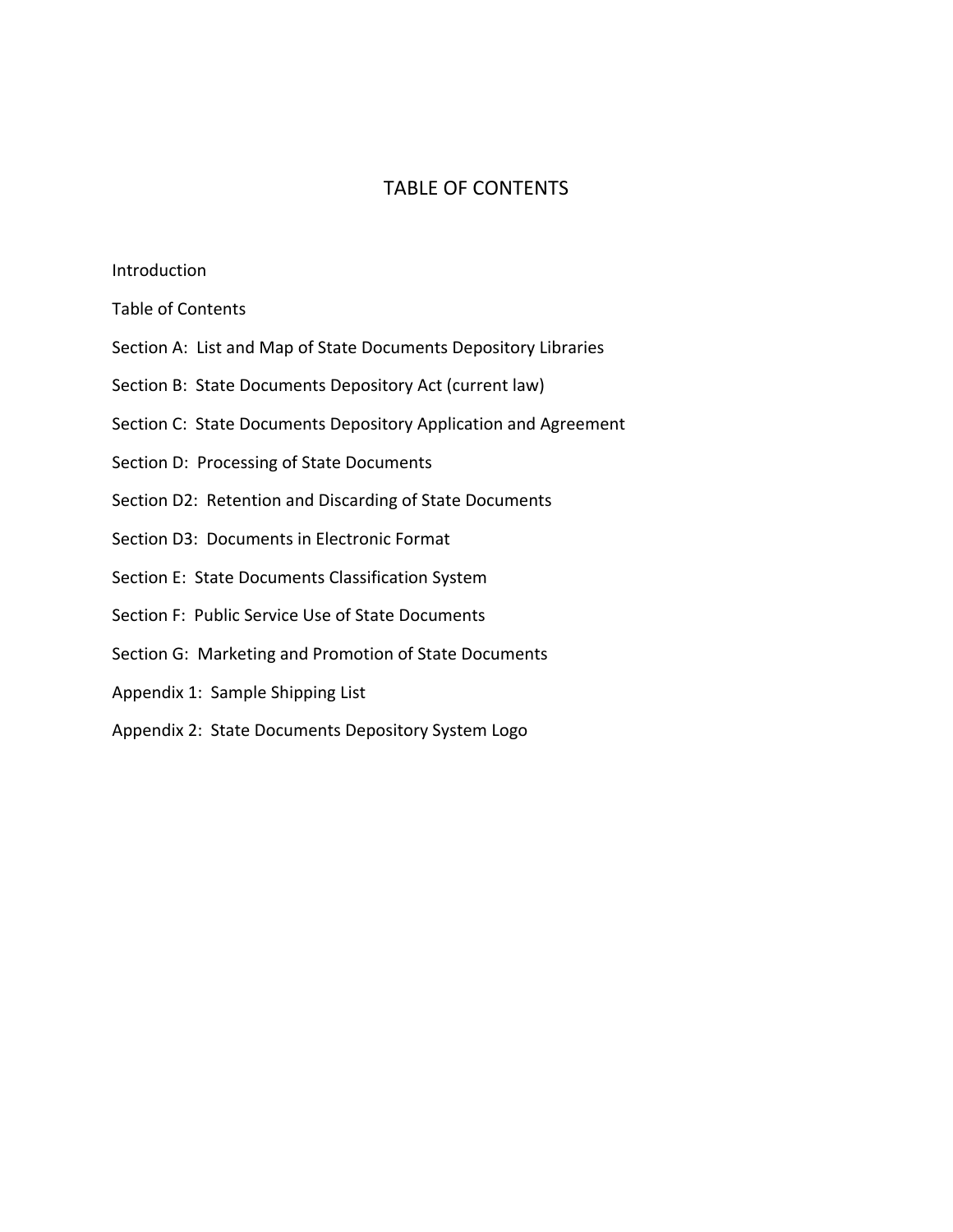# **South Carolina State Depository Libraries**

## **South Carolina State Library**

*(Main Documents Collection and Distribution Point)*  Elaine Sandberg, Government Documents Librarian esandberg@statelibrary.sc.gov 1500 Senate Street Post Office Box 11469 Columbia, SC 29211 (803) 734-8625 (803) 734-4757 (Fax)

### **Clemson University**

Robert Muldrow Cooper Library Clemson, SC 29634-3001 (864) 656-3027 (864) 656-7156 (Fax)

## **Coastal Carolina University**

Kimbel Library 755 Highway 544 PO Box 261954 Conway, SC 29528-6054 (843) 347-3161 (843) 349-2412 (Fax)

### **College of Charleston**

Addlestone Library 66 George Street Charleston, SC 29424 (843) 953-5530

### **Francis Marion University**

James A. Rogers Library Florence, SC 29501 (843) 661-1300 (843) 661-1309 (Fax)

### **Greenville County Library**

300 College Street Greenville, SC 29601 (864) 242-5000 (864) 235-8375 (Fax)

### **Lander University**

Larry A. Jackson Library Stanley Avenue Greenwood, SC 29646 (864) 388-8365 (864) 388-8816 (Fax)

## **South Carolina State University**

Miller F. Whittaker Library 300 College Street, NE P.O. Box 7491 Orangeburg, SC 29117 (803) 536-7000 (803) 536-8902 (Fax)

## **Spartanburg County Public Libraries**

151 South Church Street Spartanburg, SC 29306-3241 (864) 596-3505 (864) 596-3518 (Fax)

## **USC-Aiken**

Gregg-Graniteville Library 171 University Parkway Aiken, SC 29801 (803) 641-3320 (803) 641-3302 (Fax)

### **USC - Beaufort**

USC-Beaufort Library 800 Carteret Street Beaufort, SC 29902 (843) 521-4122 (843) 521-4198 (Fax)

## **Winthrop University**

Ida Jane Dacus Library 701 Oakland Avenue Rock Hill, SC 29733 (803) 323-2211 (803) 323-3285 (Fax)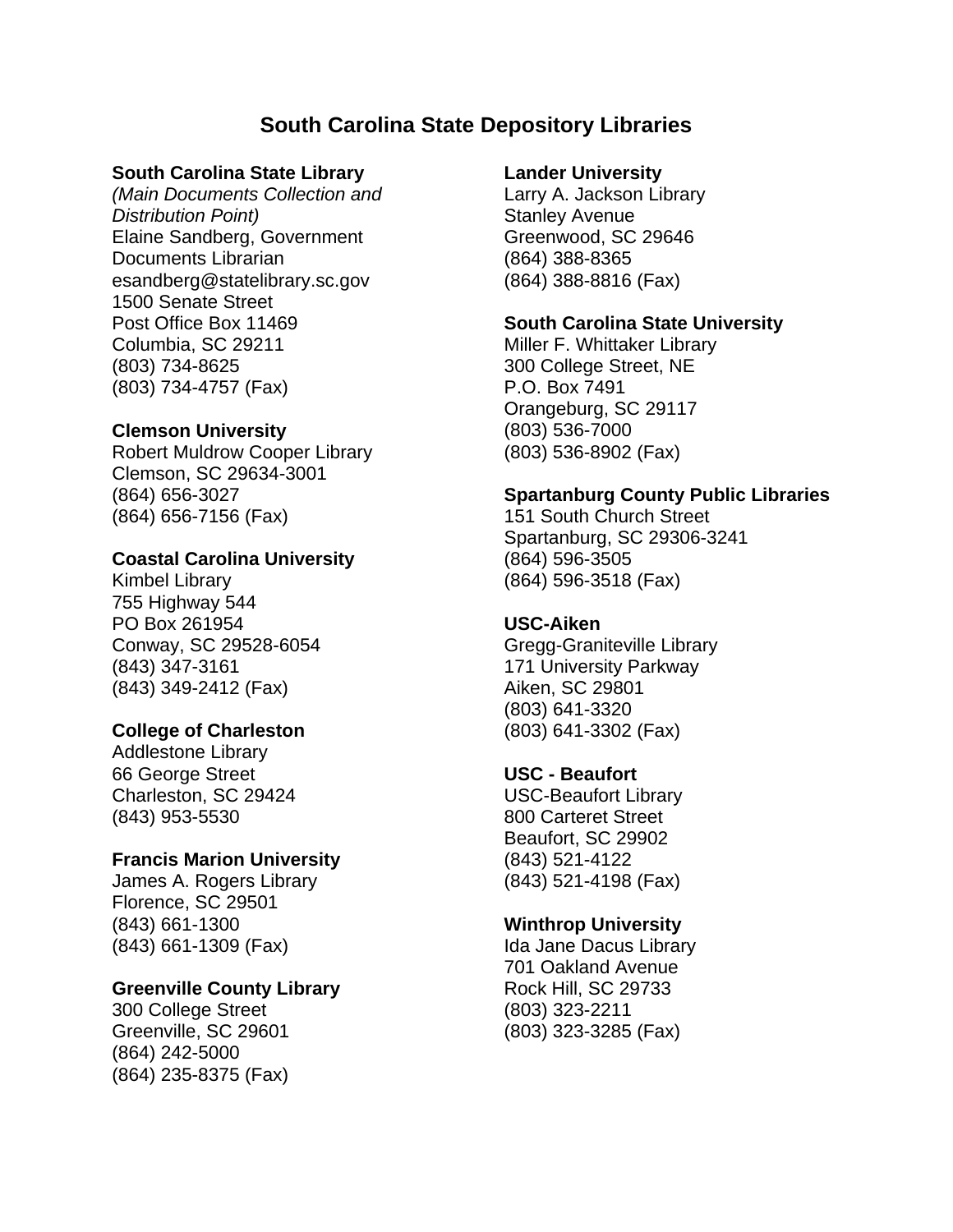# **MAP OF STATE DOCUMENTS DEPOSITORIES**





12/08 AS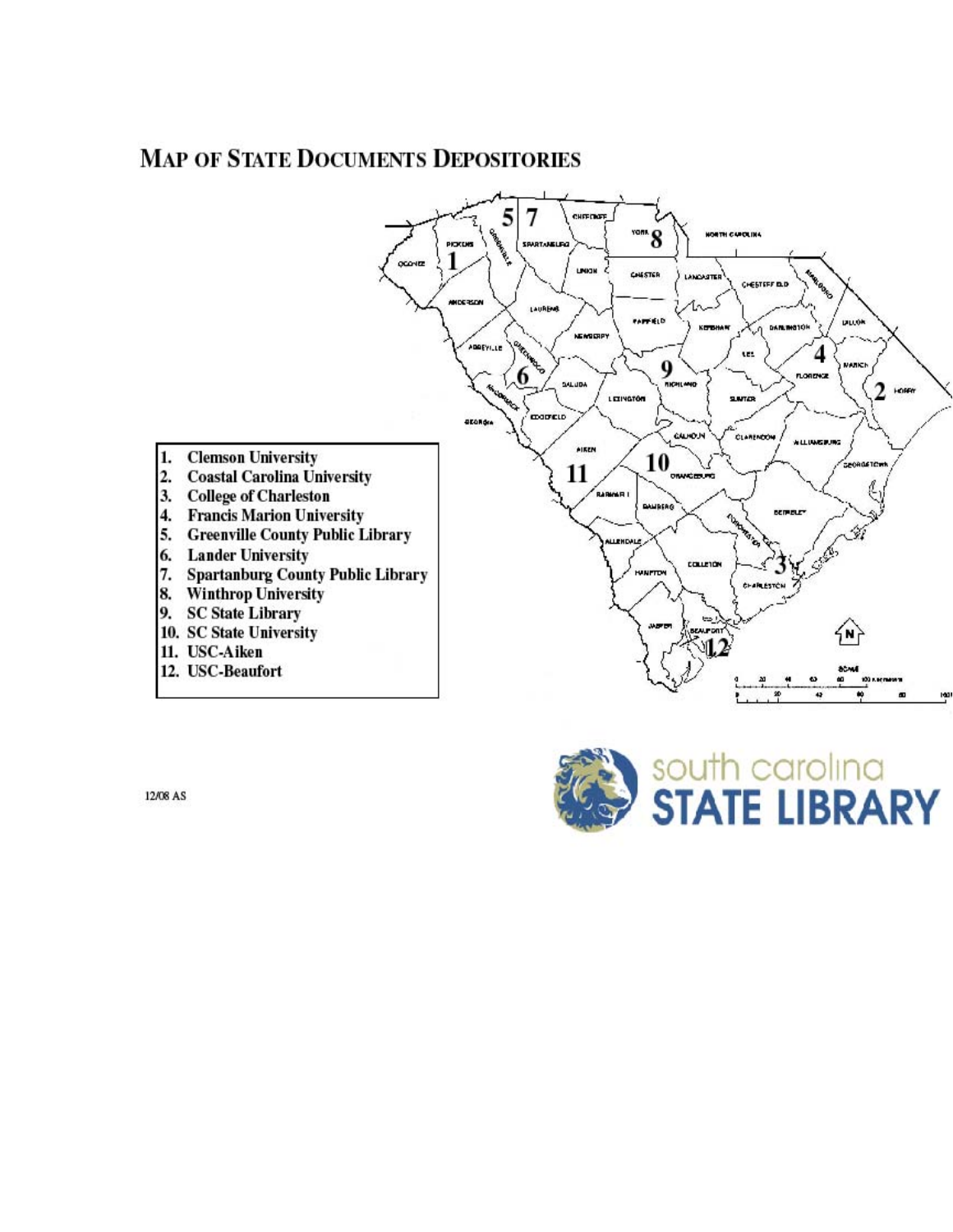#### SECTION B Current State Law **Title 60 – Libraries, Museums and Arts**

#### Chapter 2

#### State Documents Depository

#### **SECTION 60-2-10. Definitions.**

As used in this chapter, unless the context clearly indicates otherwise:

- (1) "Complete depository" means a place, usually a library, that requests and receives at least one copy of all state publications;
- (2) "Depository system" means a system established by the State library in which copies to other designated depositories of libraries;
- (3) "Electronic" means publication only in a computerized format;
- (4) "Print" means publication in a format other than an electronic or computerized format;
- (5) "Selective depository" means a place, usually a library, that requests and receives one copy of selected state publications;
- (6) "State publication" means any document, compilation, register, book, pamphlet, report, map, leaflet, order, regulation, directory, periodical, magazine, or other similar written material excluding interoffice and intraoffice communications issued in any format by the State, any state agency or department, or any state-supported college of university intended for public distribution, or distribution to the General Assembly, agencies, political subdivisions, or nonprofit organizations and to the general public. State publications includes publications that may or may not be financed by state funds and are released by private bodies, such as research and consultant firms under contract with or supervision of a state agency.

**SECTION 60-2-20** State library official state depository of all state publications.

Notwithstanding any other provision of law, the South Carolina State Library is the official state depository of all state publications, with the responsibility for organizing and and providing bibliographical control over state publications and distributing state publications to all libraries participating in a depository system.

**SECTION 60-2-30** State agencies, departments and state-supported institutions to provide at least fifteen copies of every state publication that the agency, department, college, or university prints or causes to be printed to the State Library within fifteen days of publication's posting or distribution. The State Library Director may waive the deposition of ant agency publication if:

- **(1)** the publication is of ephemeral value;
- **(2)** less than ten copies are to be printed and no electronic version is available; or the issuing agency requests a waiver.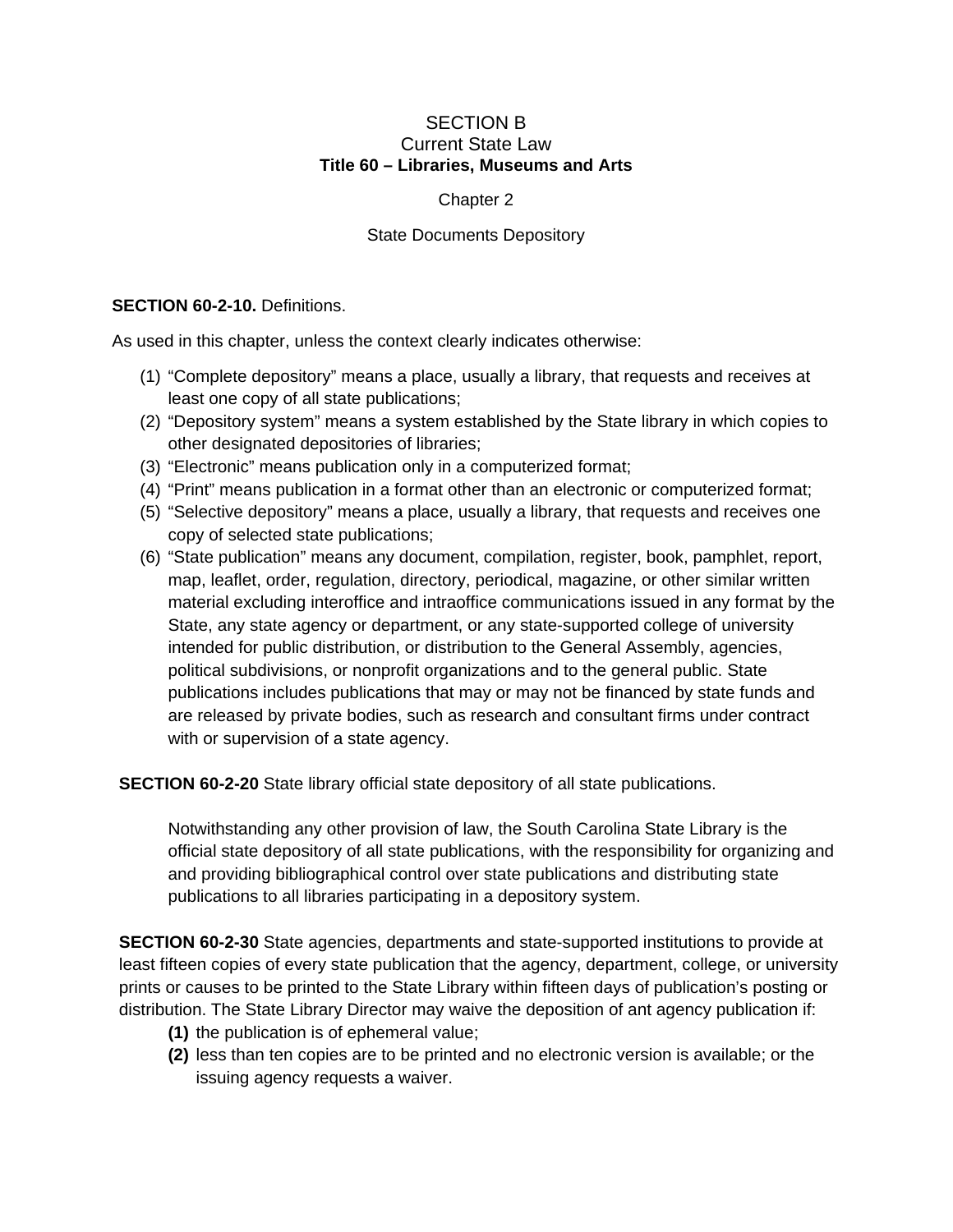#### SECTION C **APPLICATION FOR DESIGNATION AS A STATE PUBLICATIONS DEPOSITORY LIBRARY**

Act 348 of 1982 authorizes the South Carolina State Library to establish a system of depository libraries in South Carolina for state publications received in accordance with the Act. The The Library, located in\_\_\_\_\_\_\_\_\_\_\_\_\_\_\_\_\_\_\_\_\_\_\_(planning district), hereby makes application for designation as a depository library for state publications.

CERTIFICATION INFORMATION:

 The \_\_\_\_\_\_\_\_\_\_\_\_\_\_\_\_\_\_\_\_\_\_ Library hereby certifies that it can meet the STANDARDS FOR DEPOSITORY LIBRARIES as specified below:

1. The library will be open for use at least 40 hours per week. (*I think I changed this from 54*) (Actual hours of service are expressed per week.)

2. No restrictions or fees will be placed on use of depository items in the library. Availability of the depository collection may be publicized by the State Library.

**3. The library has sufficient existing space to house documents for at least five years, with an estimated growth of 35 linear feet per year. (\_\_\_\_\_\_\_\_\_\_\_\_\_\_\_\_\_\_\_\_\_\_\_\_\_\_\_\_\_\_\_\_ Library has \_\_\_\_\_\_\_\_\_\_\_ linear feet available for shelving state publications.)**

4. The library has adequate study space for in-house use of depository items. (The

Library currently has \_\_\_\_\_\_ seats available for public use. These seats are located: \_\_\_\_\_\_\_\_\_\_\_\_\_ (a) throughout the library, \_\_\_\_\_\_\_\_\_\_\_\_\_ (b) near the documents area.)

5. The library has sufficient clerical staff to process depository items within two weeks after receipt.

6. The library has a full‐time professional librarian on the staff who will be responsible for supervising the depository collection and will serve as a liaison with the State Library.

Name of Librarian **Name of Librarian** 

 $\blacksquare$  Title

7. AACR 2 cataloging, which will be supplied with depository shipments for all publications considered to be of permanent value, will be used by the library.

8. All depository items will be marked "STATE DEPOSITORY DOCUMENT" and the date received.

9. The library will maintain an orderly, systematic record of receipt and subsequent arrangement of depository items.

10. Depository items no longer essential to the library after five years will be offered to the State Library before being discarded.

11. Depository items that are clearly superseded by or cumulated in a later edition will be discarded only upon receipt of the later edition.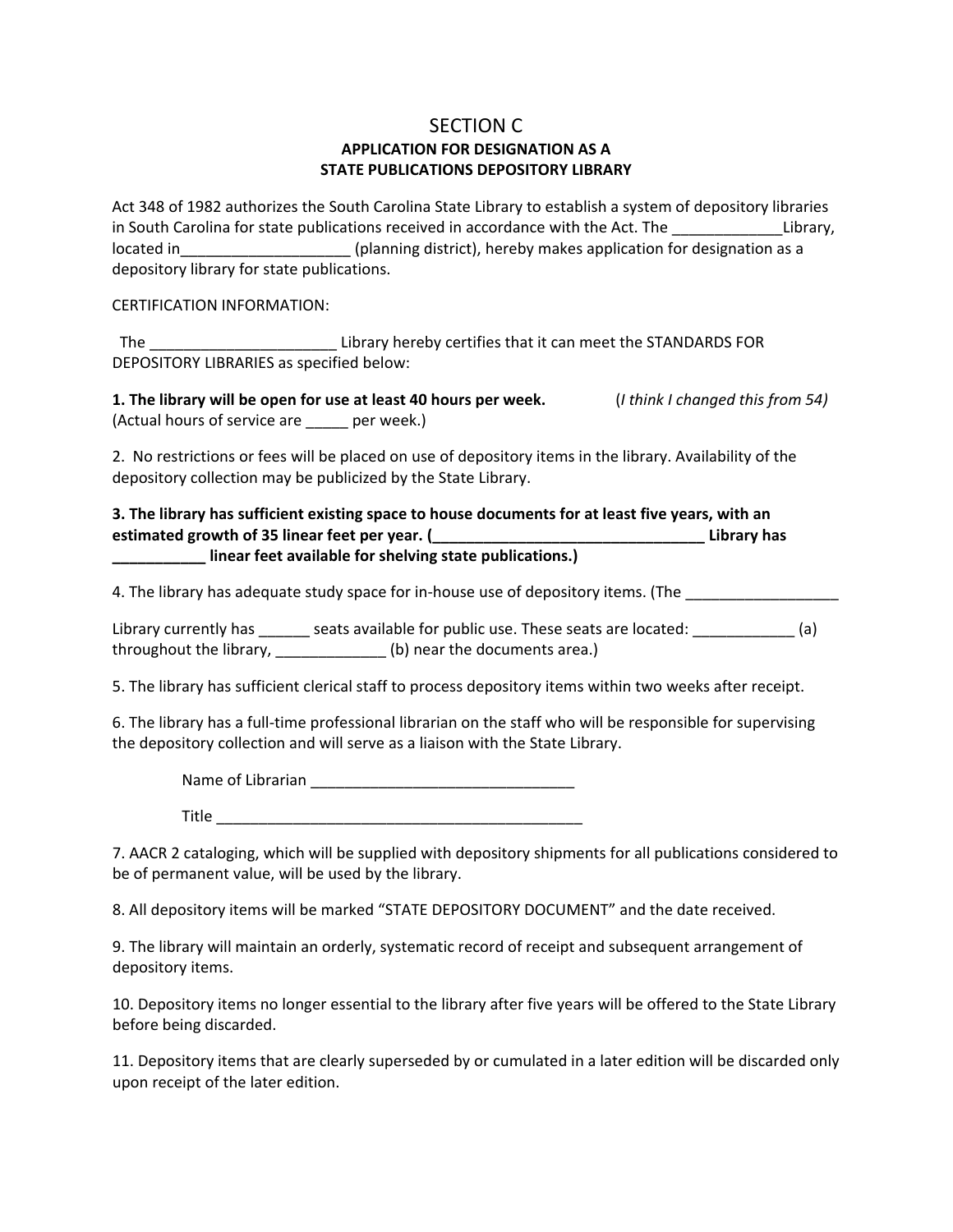12. All costs for housing and servicing of depository items will be the responsibility of the depository library with the exception of shipping charges which will be paid by the State Library.

13. If the depository library is publicly funded, all costs incurred in the operation of the depository collection will be absorbed in the existing budget for the immediate future.

14. The library agrees that the State Library may inspect the depository collection at any time to determine the housing, organization, and service meet the standards for depository libraries.

15. The library will make an annual report on the depository collection to the State Library, supplying statistics on holdings and use and such other information as may be necessary to evaluate the program.

#### SUPPORTING INFORMATION

- 1. How does the library plan to organize depository documents?
	- \_\_\_\_\_\_\_ Integrated into the main collection

Separate collection

- Other (describe)
- 2. How does the library plan to classify depository items?

\_\_\_\_\_\_ Dewey

 $L. C.$ 

\_\_\_\_\_\_South Carolina State Documents classification (to be supplied on the shipping list)

\_\_\_\_\_\_Other (describe)

3. Is the library a member of SOLINET with access to the OCLC data base?

\_\_\_\_\_\_ Yes

\_\_\_\_\_\_ No

- 4. What method will the library use to provide subject access to the documents collection?
	- Main Catalog
	- \_\_\_\_\_\_ Other (describe)
- 5. How will the library cooperate with the other libraries in the planning area to promote use of the documents collection?
- 6. How will its availability be made known to the public?
- 7. If there are any additional factors -- location, accessibility, staffing, supporting collections -which support the library's application, attach sheets to describe them.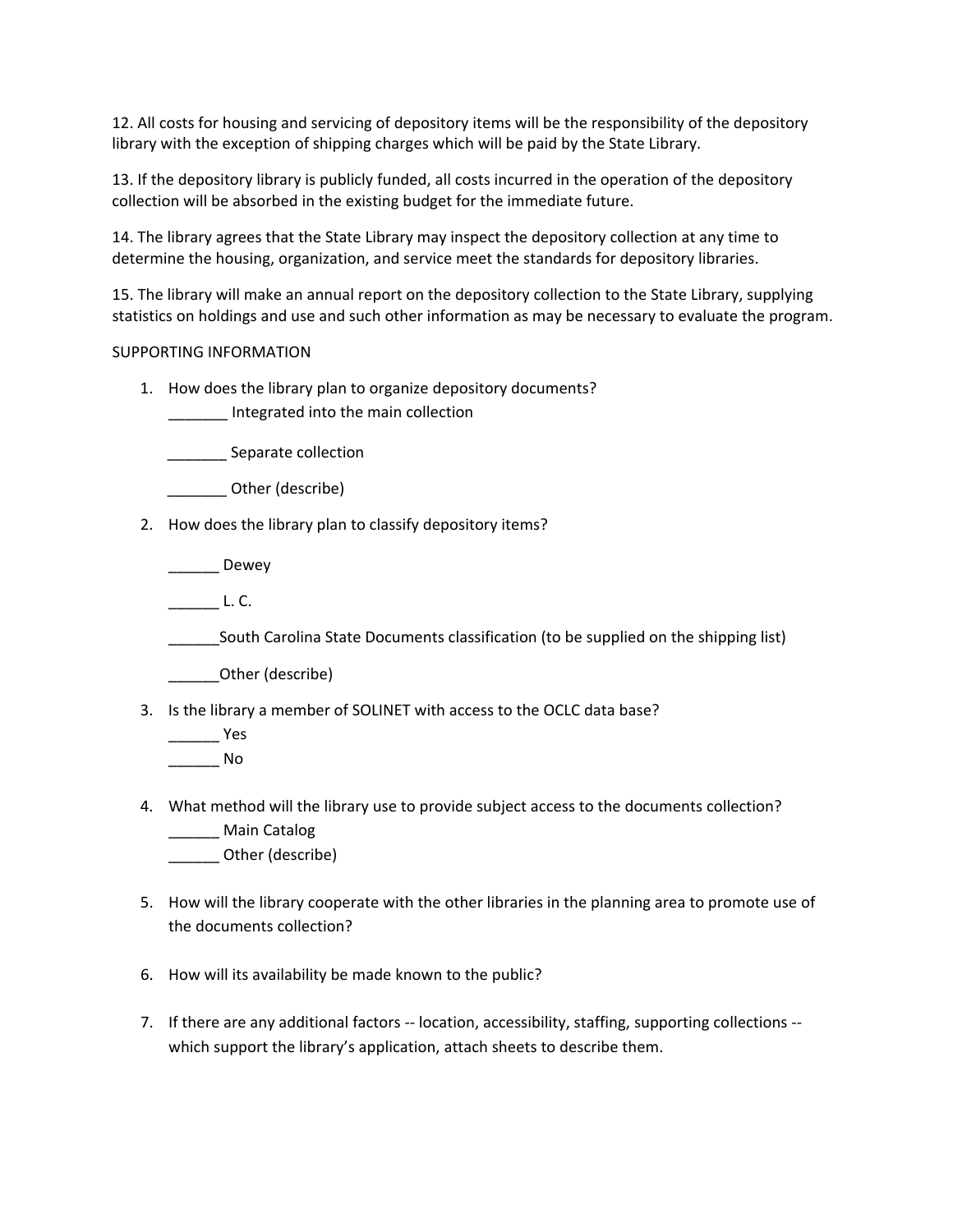Library Director **Distribution Contains a Contain Contains Containing Contains Contains Contains Contains Contains Contains Contains Contains Contains Contains Contains Contains Contains Contains Contains Contains Contains** 

\_\_\_\_\_\_\_\_\_\_\_\_\_\_\_\_\_\_\_\_\_\_\_\_\_\_\_\_\_\_\_\_\_\_\_ \_\_\_\_\_\_\_\_\_\_\_\_\_\_\_\_\_\_\_\_\_\_\_\_

Chairman, Board of Trustees OR University or College President

\_\_\_\_\_\_\_\_\_\_\_\_\_\_\_\_\_\_\_\_\_\_\_\_\_\_\_\_\_\_\_\_\_\_\_\_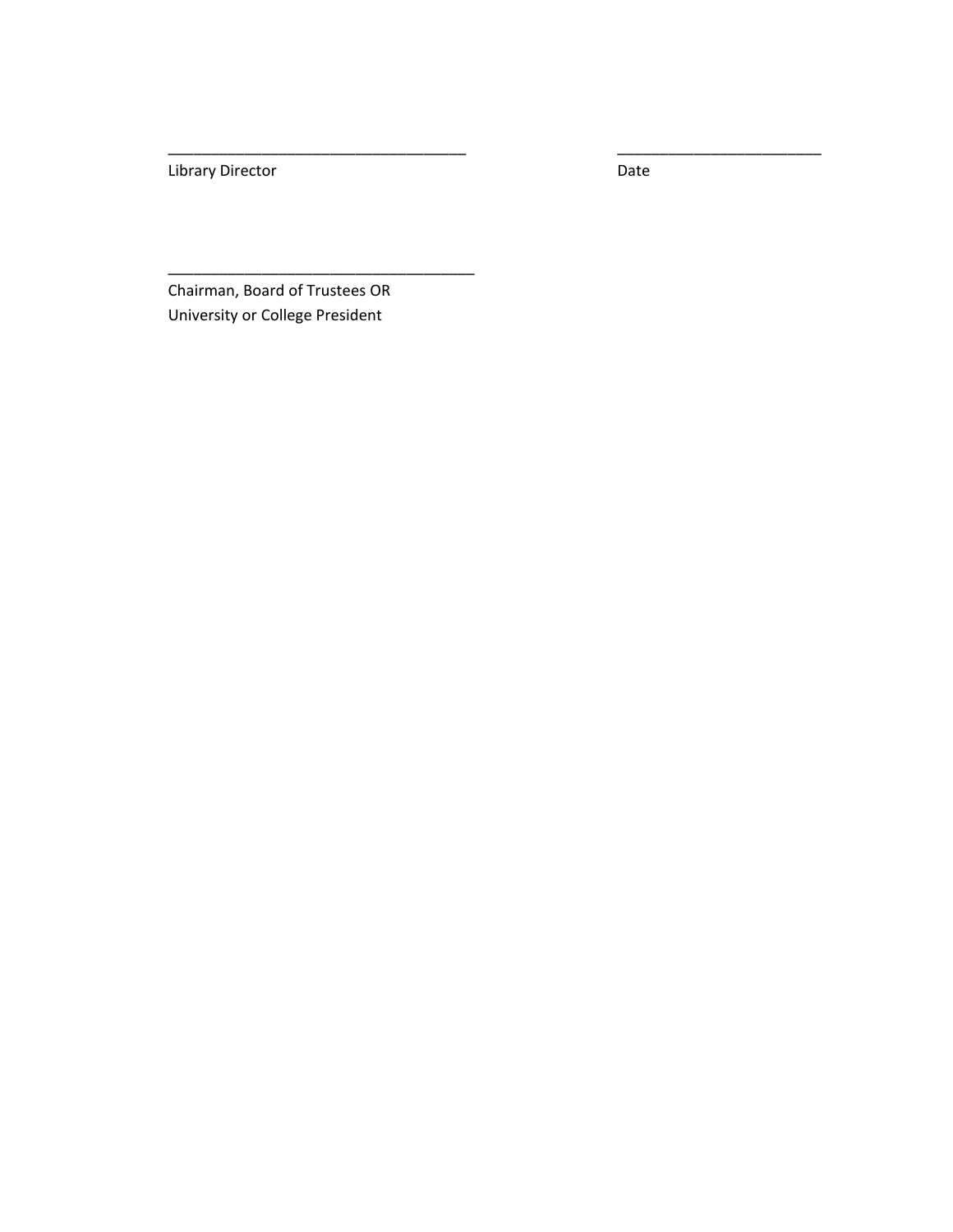#### SOUTH CAROLINA STATE PUBLICATIONS

#### DEPOSITORY LIBRARY AGREEMENT

This agreement made the day of the control of the control of the control of the day of the control of the control of the control of the control of the control of the control of the control of the control of the control of SOUTH CAROLINA STATE LIBRARY (hereafter to as the State Library) and the Library (hereafter referred to as the Depository Library).

Whereas, the General Assembly of the State of South Carolina enacted Senate Bill 27 as Act 348 of 1982, naming the State Library as the central depository for state publications; and

Whereas, Act 348 authorizes the State Library to establish a system of depository libraries in South Carolina; and

Whereas, \_\_\_\_\_\_\_\_\_\_\_\_\_\_\_\_\_\_\_\_\_\_\_\_\_\_\_\_\_\_\_\_\_\_\_\_\_\_\_\_\_\_\_\_\_\_\_\_\_‐ Library has applied for and has been approved by the State Library for designation as a Depository Library:

NOW THEREFORE, IT IS MUTUALLY AGREED AND UNDERSTOOD that:

The STATE LIBRARY shall:

- 1. Collect and distribute state publications obtained under Act 348 to the Depository Library in regular shipments;
- 2. Provide a shipping list with each shipment, giving catalog and state documents classification information;
- 3. Enter state non-ephemeral publications in the OCLC data base;
- 4. Provide assistance as requested in the organization and use of state publications;
- 5. Establish policies and procedures for the disposal of state publications;
- 6. Publicize the depository program statewide;
- 7. Conduct periodic inspections of each depository library; and
- 8. Collect and disseminate annually statistics and information pertaining to the depository library system.

The DEPOSITORY LIBRARY shall:

- **1. Maintain a minimum of 40 hours of service per week;**
- 2. Provide free, unrestricted access to state publications and reference assistance in their use to any individual requesting service;
- 3. Assign a full-time professional librarian to supervise the organization and reference use of state publications, although that librarian need not spend full‐time on state publications;
- **4. Provide space for housing of state publications, including space for expansion based on the estimate of 35 linear feet per year;**
- 5. Provide space for in-house reference use of state publications;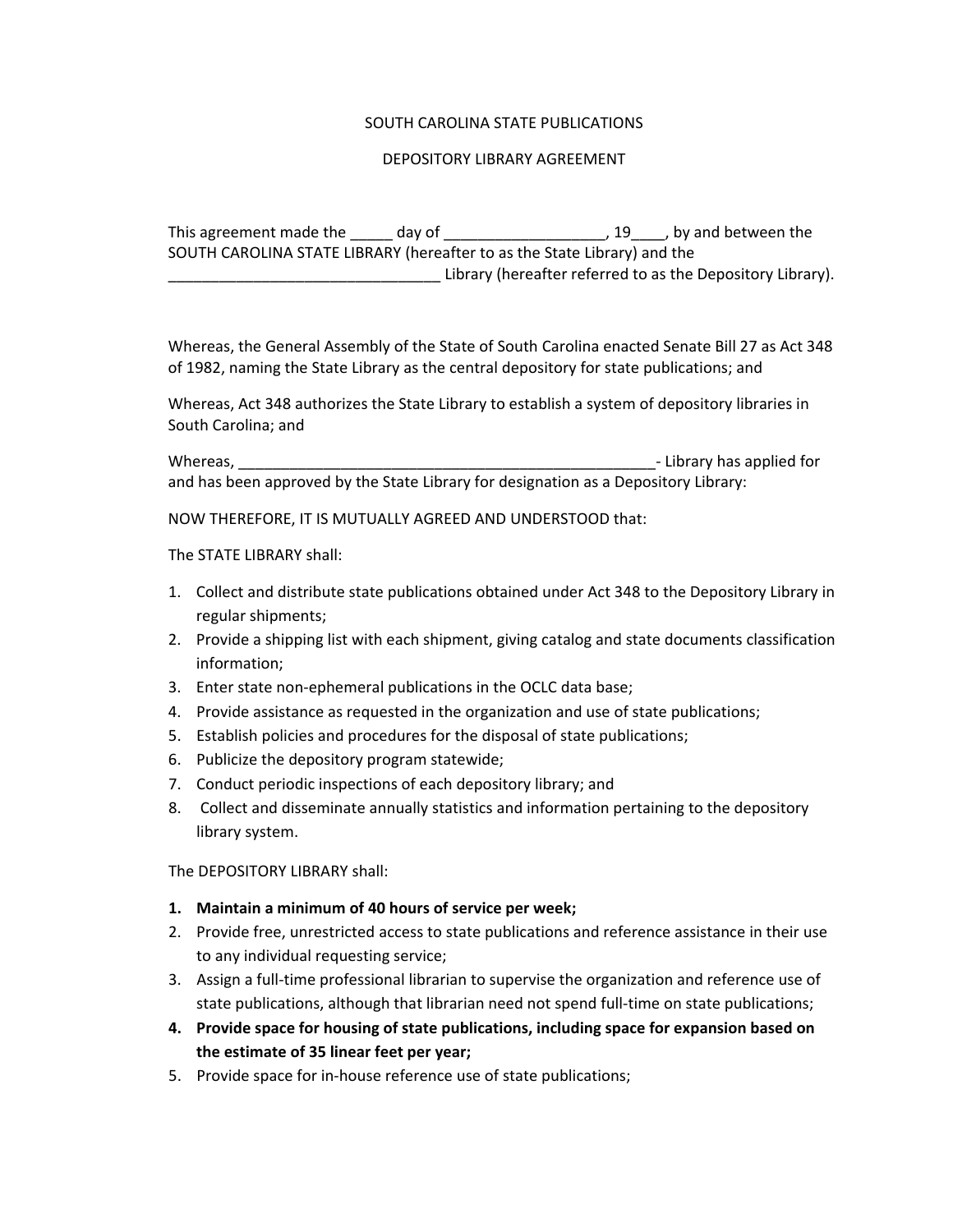- 6. Maintain an orderly, systematic record of receipt and subsequent arrangement of state publications;
- 7. Mark state publications received through Act 348 as "STATE DEPOSITORY DOCUMENT" and the date received;
- 8. Accept and use AACR2 cataloging as provided by the State Library;
- 9. Abide by policies established by the State Library for disposal of state publications;
- 10. Mark and shelve state publications within two weeks of receipt;
- 11. Abide by all items covered in the approved application for designation as a Depository Library; and

12. Report annually to the State Library as to the organization, use and condition of the state publications collection;

This agreement shall continue in effect as long as it is mutually satisfactory to both parties. It may be terminated by the State Library, after a formal warning, if the Depository Library fails to maintain standards or by the Depository Library after giving the State Library three (3) months advance written notice.

IN WITNESS WHEREOF, the State Library and the Depository Library have caused this agreement to be executed by their duly authorized officers or representatives.

\_\_\_\_\_\_\_\_\_\_\_\_\_\_\_\_\_\_\_\_\_\_\_\_\_ \_\_\_\_\_\_\_\_\_\_\_\_\_\_\_\_\_\_\_\_\_\_\_\_\_\_\_\_\_

\_\_\_\_\_\_\_\_\_\_\_\_\_\_\_\_\_\_\_\_\_\_\_\_\_\_ \_\_\_\_\_\_\_\_\_\_\_\_\_\_\_\_\_\_\_\_\_\_\_\_\_\_\_\_\_\_

SOUTH CAROLINA STATE LIBRARY

\_\_\_\_\_\_\_\_\_\_\_\_\_\_\_\_\_\_\_\_\_\_\_\_\_\_\_\_

DEPOSITORY LIBRARY DEPOSITORY LIBRARY (PUBLIC LIBRARY) (ACADEMIC LIBRARY)

By: Library Director By: Library Director

By: Chairman, Board of Trustees **By: University or College President**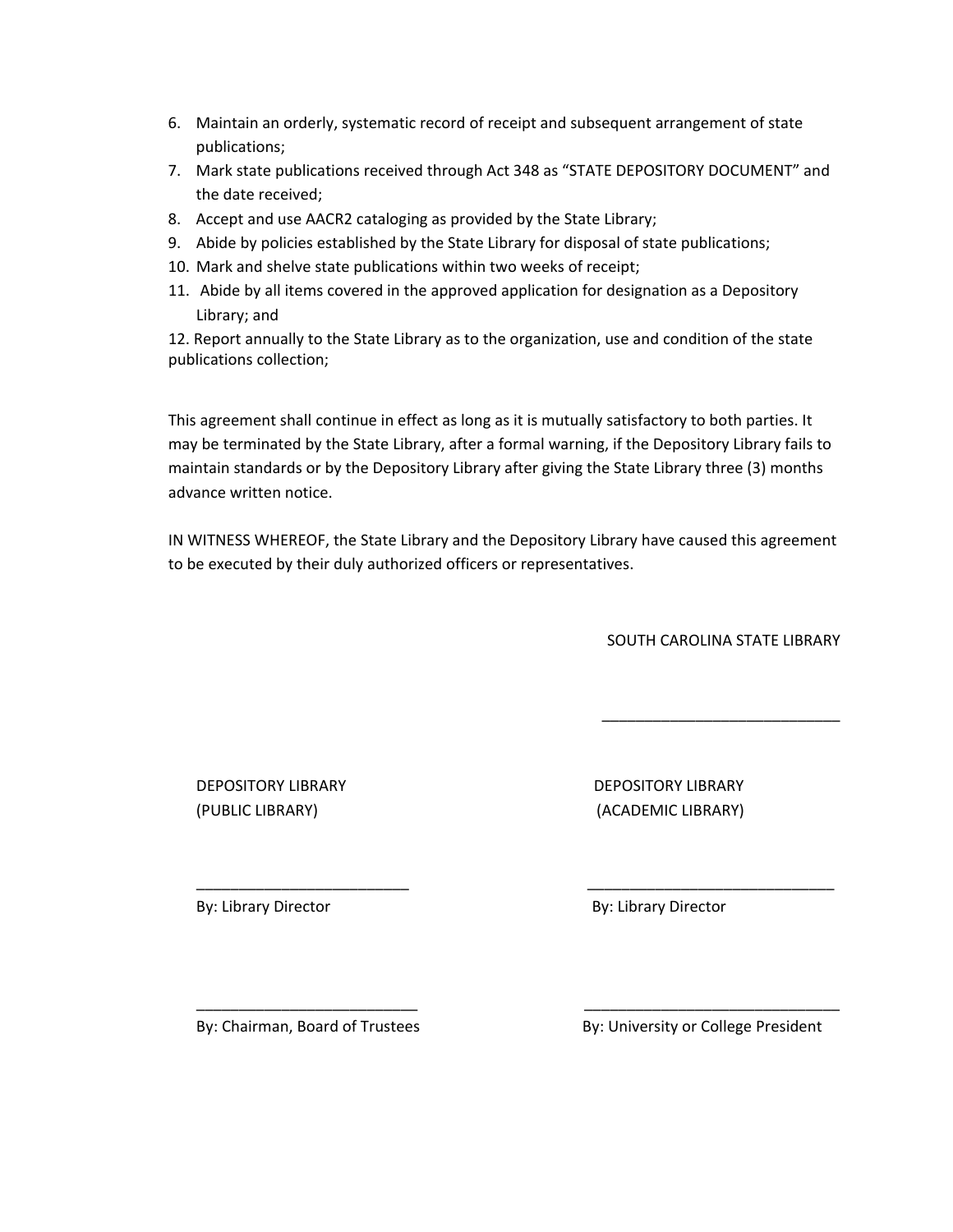## **Section D1**

#### **PROCESSING OF STATE DOCUMENTS**

#### I. General information

When a state document is received by the State Library, a decision is made as to whether the document is to be cataloged or treated as ephemera. Both cataloged and ephemeral publications will be sent to depository libraries. All documents in a depository shipment will be listed on the shipping list which accompanies the shipment.

#### II. The shipping list

- A. Organization on the shipping list
	- 1. The Shipping List is arranged by State Documents Classification number. Ephemera are listed by issuing agency and title. Serials, including annuals, monthly and weekly publications, and periodic publications, are listed separately, as are documents not included in depository shipments.
	- 2. The format of the shipping list is as follows:
		- a. Cataloging required
			- 1) Monographs
			- 2) New serials
			- 3) Serial additions
		- b. Cataloging optional
			- 1) Monographs
			- 2) New serials
			- 3) Serial additions
			- 4) Periodicals
		- c. Supplementary materials updates to previously supplied cataloged documents.
		- d. Ephemera no cataloging supplied
- B. Sample shipping list
	- (see Appendix A)
- C. Checking in items on shipping list
	- 1. The shipment should be checked against the shipping list for possible errors or omissions.
	- 2. If a document has been omitted, please notify the State Library giving the specific title of the document and the date of the shipping list.
	- 3. A decision should be made by the individual depository library as to the disposition of documents categorized as "cataloging optional" and "ephemera". **Any document selected to be cataloged should be routed with all documents categorized as**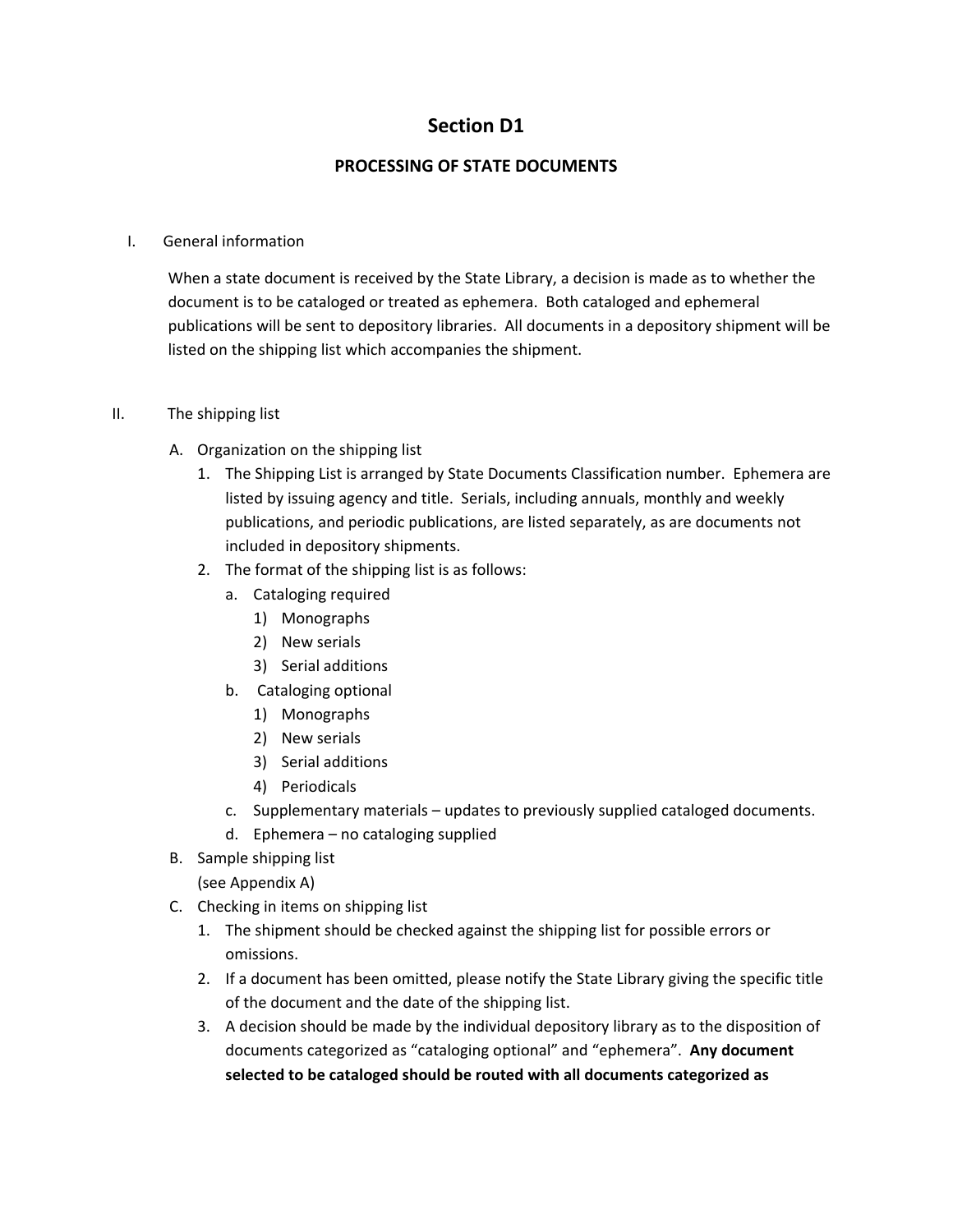**"cataloging required" to the appropriate department in your library**. Disposition of materials not to be cataloged is left up to the individual depository library.

4. Items of limited distribution

When the State Library determines that an issuing agency cannot supply sufficient copies of a document to meet depository requirements, the State Library will make a decision as to which depository library will receive the publication. Such decisions will be based on local interest in the topic covered by the particular document. The item will be crossed out in red on the shipping list (see example, Appendix 1) denoting that the library will not receive the document. In all cases, the State Library will acquire copies for interlibrary loan.

5. **Each document should be stamped with the depository library's state documents depository stamp. The stamp should include local ownership and date of receipt**. The following is an example of a depository stamp:

> S. C. STATE LIBRARY June 20, 2008

SC STATE DEPOSITORY ITEM

6. Retention of shipping list

Libraries may discard shipping lists at their own discretion after cataloged items have been added to the collection.

- III. Cataloging and classifying state documents
	- A. General information

Refer to the shipping list for the OCLC number for cataloging and classification. The descriptive cataloging conforms to AACR2 which all depository libraries should use. The subject cataloging uses Library of Congress subject headings. The State Documents Classification number is given, although depository libraries may determine which classification system to use.

- B. Cataloged documents
	- 1. Libraries may use the OCLC number to retrieve bibliographical records on the OCLC database.
	- 2. SOLINET members adding documents to the database will have to input classification numbers regardless of the classification system used. Those libraries using the state documents classification system will need to refer to the shipping list and input the state documents classification number in the 099 field of the OCLC record. If the 099 field is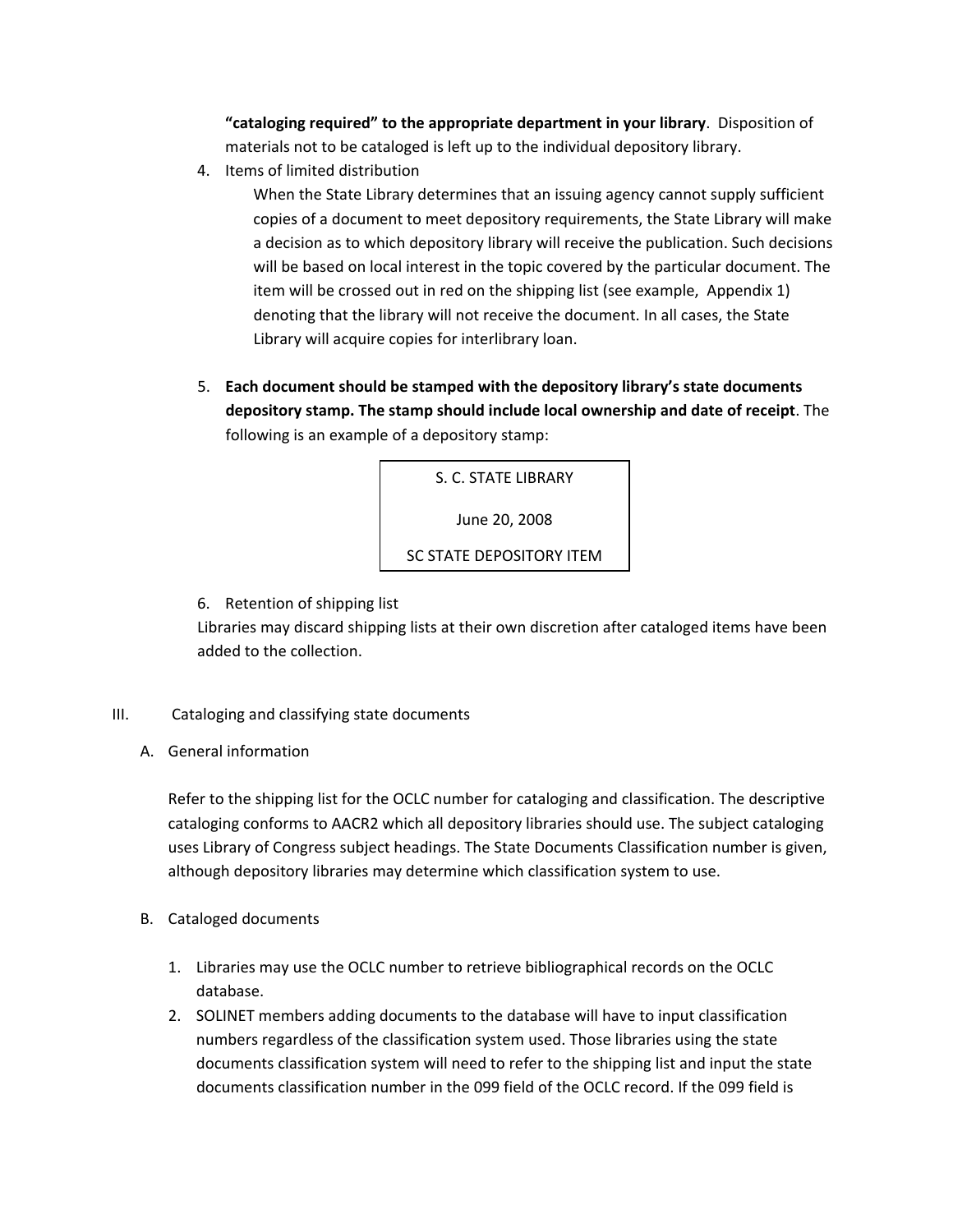already used for another special classification, the library may have to request a change in the OCLC profile.

- 3. "Cataloging required" documents
	- a. Monographs should be fully cataloged through OCLC and included in the public catalog.
	- b. Serials, excluding periodicals
		- 1) Same as 3. a. Monographs
		- 2) Once the State Library has supplied cataloging data for a serial, no further cataloging will be sent on the shipping list. The shipping list will include the serial title and date of issue being sent which is to be used to update local library holdings records.
		- 3) When a serial has been cataloged, depository libraries may exercise local option in selecting a check‐in procedure.
		- 4) For monographic serials, cataloging will be supplied.
	- c. Periodicals see 4b.
- 4. "Cataloging optional" documents
	- a. The depository library has three options for handling "cataloging optional" documents:
		- 1) Treat as a "cataloging required" document.
		- 2) Shelve by State Documents Classification, with reference access through the Checklist of South Carolina State Publications.
		- 3) Place in an information file.
	- b. Most periodicals will be categorized as "cataloging optional" and the depository library may treat them according to local policy.
- 5. Supplementary materials to previously supplied items
	- a. Supplements, revision pages and errata sheets, which are occasionally issued by state agencies, will be listed on the shipping list by state documents classification number and the title of the document which they supplement.
	- b. Supplements should be marked and treated like the parent document.
	- c. Revision pages and errata sheets require no processing and should be inserted in the base volumes promptly.
- IV. Ephemera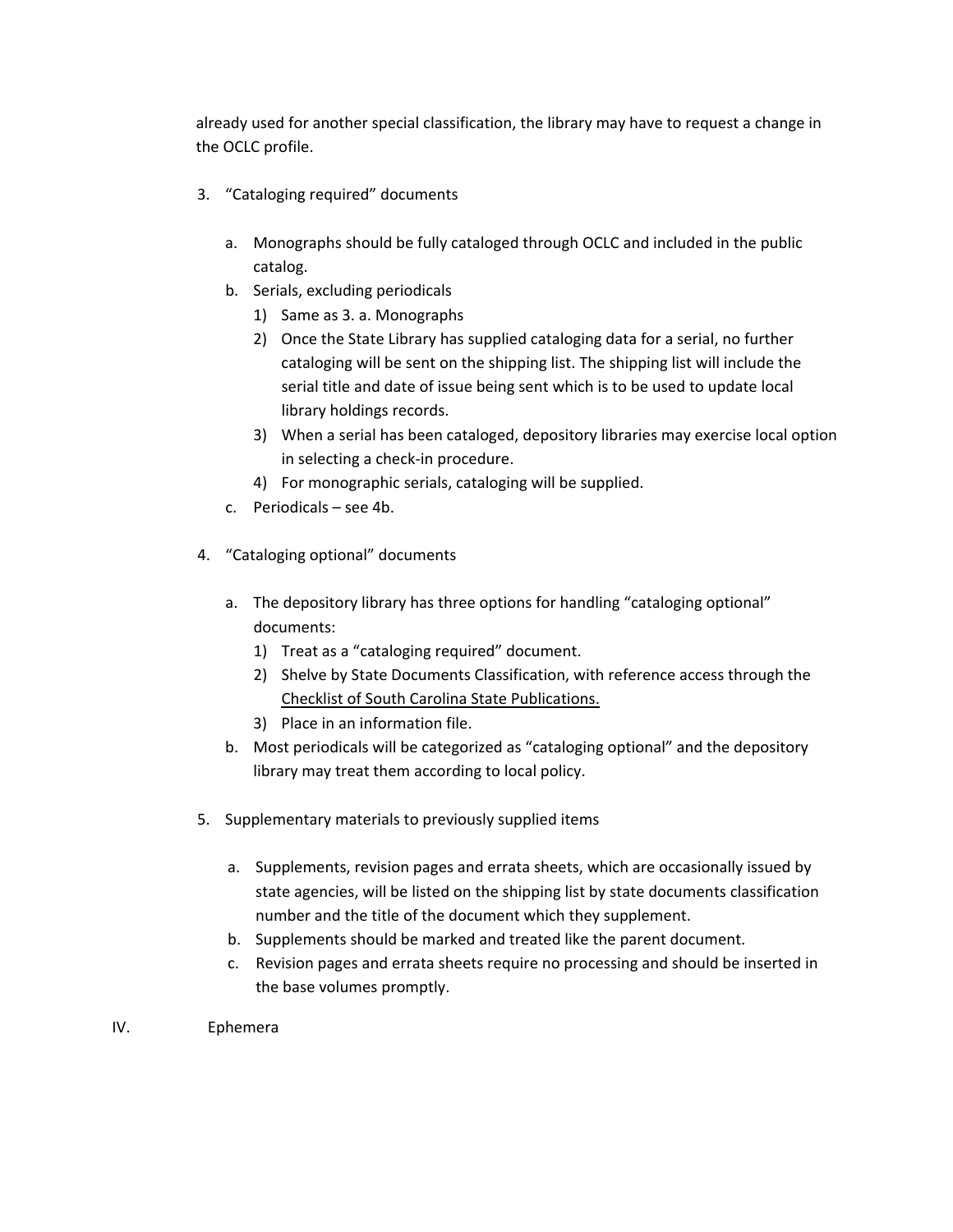- 1. Publications which the State Library has decided not to catalog will be listed in alphabetical order on the shipping list by agency. The decision to declare an item ephemera may be based on one or more of the following reasons:
	- a. Information is not of lasting value
	- b. Information is extracted from a more substantial state document
	- c. Information is not unique to South Carolina state government and has been produced as a public information service
- 2. Maintenance of ephemera is not required under the depository library agreement. Depository libraries may wish to consider the following options in dealing with ephemera:
	- a. file in vertical files
	- b. use as display materials
	- c. place on general distribution table
	- d. catalog
	- e. discard immediately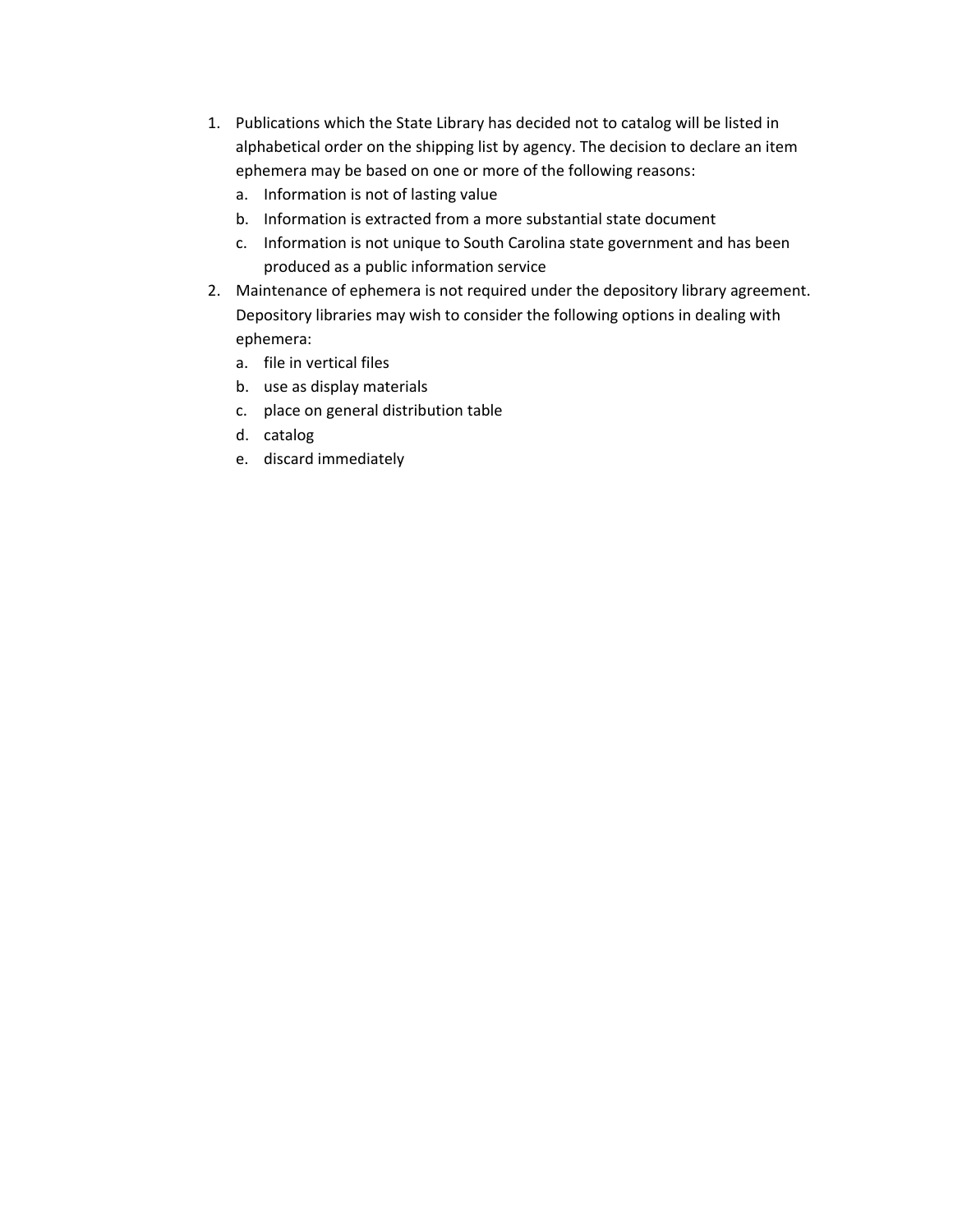# **Section D‐2**

#### **RETENTION AND DISCARDING OF STATE DOCUMENTS**

- I. Retention of state documents
	- A. Guidelines
		- 1. All materials received through the state document depository system that are designated as required or optional cataloging must be retained for a period of five full years from the date of receipt.
		- 2. Exceptions
			- a. In the case of a title which has been clearly superseded by a newer edition, the earlier edition may be discarded.
			- b. Due to their historical value, the following titles may not be discarded without prior approval by the S.C. State Library.
				- 1) Legislative manual
				- 2) S.C. Vital and Morbidity Statistics
				- 3) Detailed Mortality Statistics, South Carolina
				- 4) South Carolina Statistical Abstract
				- 5) Economic Report, the State of South Carolina
				- 6) South Carolina State Budget
				- 7) Crime in South Carolina
				- 8) Checklist of South Carolina State Publications
			- c. There are no retention requirements governing state documents received as ephemera.
- II. Discarding of state documents
	- A. Procedures
		- 1. State documents sent under "cataloging optional" may be discarded five (5) years from date of receipt.
		- 2. Using your discretion to discriminate between "less important" titles, send a list of the "important" titles you plan to discard to the Documents Librarian at the State Library to fill in any losses in that collection.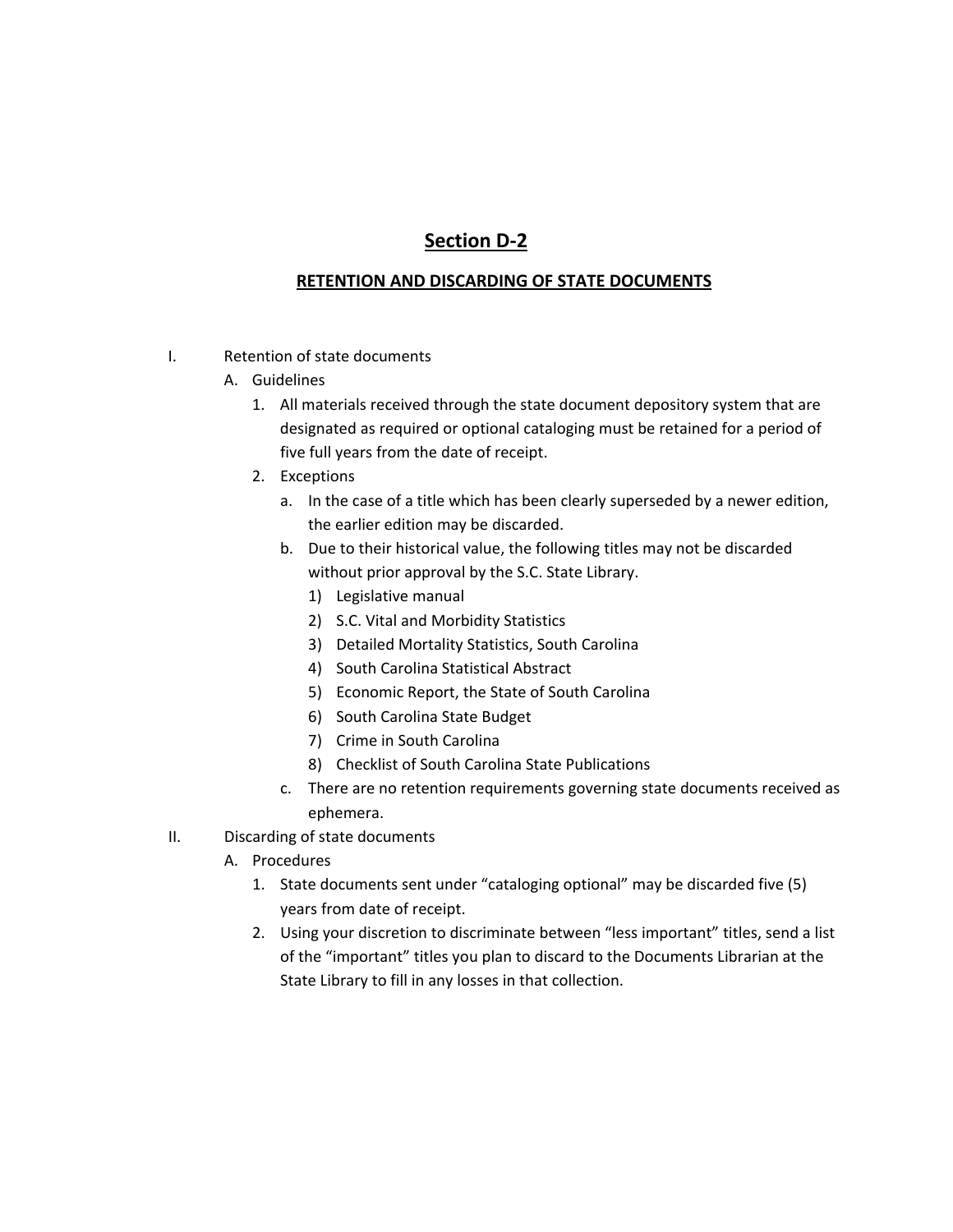## **SECTION D‐3 DOCUMENTS IN ELECTRONIC FORMAT (SCEDOCS)**

When the state agencies began posting documents to their websites the State Library realized that the future of the documents depository system would begin to change. The Library would copy the publications onto archival paper and would provide a link to the document in the public catalog. In a short time, agency websites changed and documents were often taken down. Agency domain names often changed also. The public catalog quickly accumulated broken links and documents were lost.

In 2005 the State Library began harvesting agency publications that had been published in electronic format. Documents are saved as pdfs and cataloged as usual, but the location is Internet. They are saved to library servers, so that they will be permanently accessible. A unique call number/url is assigned. Notification of Edocs added to SCSL is a part of the Shipping List as Items Not in Depository. Electronic format documents may be candidates for a Notable State Documents award.

- Depository Libraries are urged to save the electronic documents to their own library servers and to update OCLC records to show additional location of copies.
- Depository Libraries should also record on catalog records electronic editions of serials, particularly the major titles listed in section I.A. 2.b. under Retention and section II. under Public Service in this manual.
- If saving electronic documents to library servers is not a policy of the Depository Library, the depository librarian should direct users to the online catalog of the State Library, preferably with a link to the catalog on their website.
- Depository staff should become familiar with the Edocs and direct patrons to the State Library online catalog for access.
- Knowledge and promotion of accessing documents in electronic format are essential to keeping the State Documents Depository Program alive.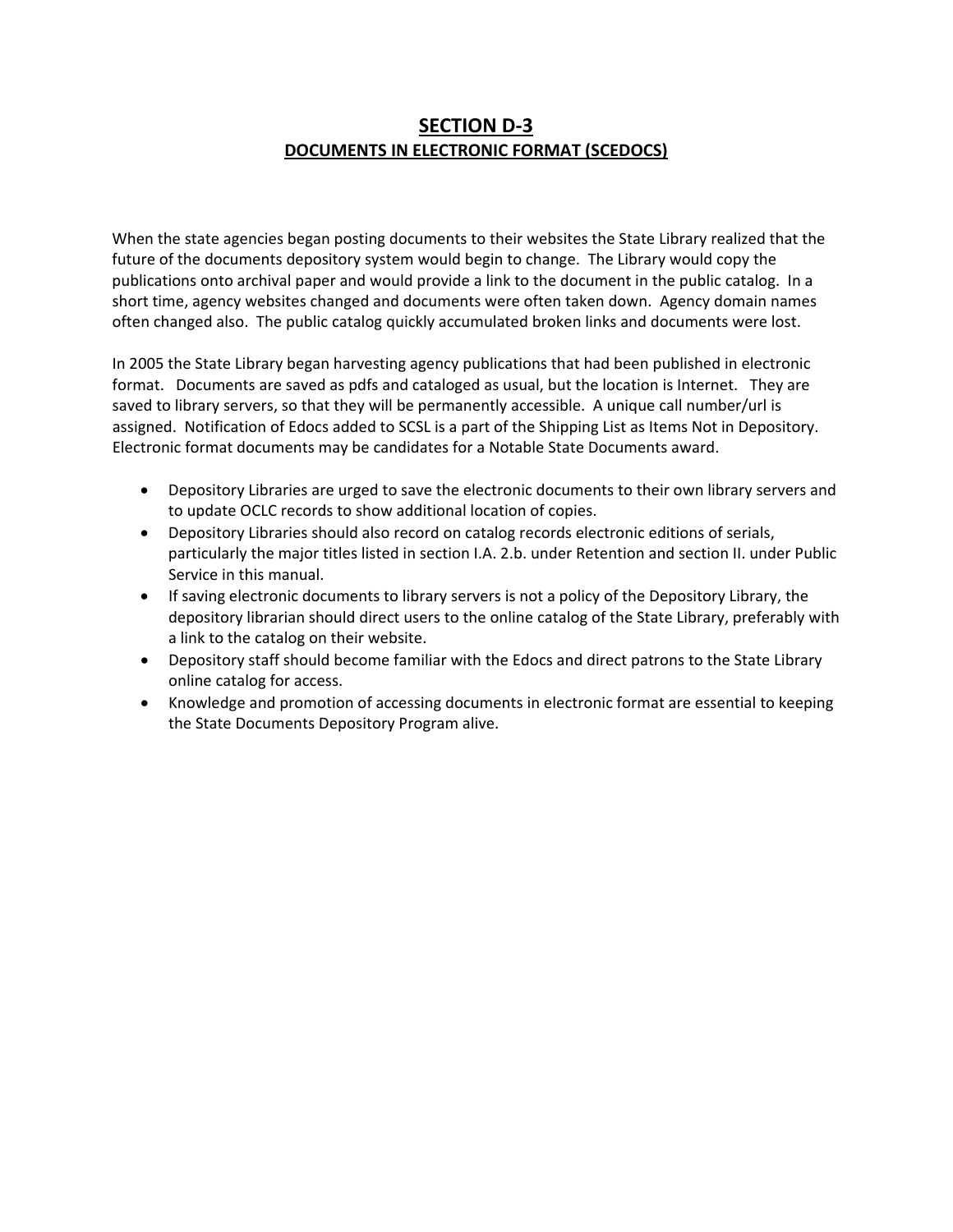## **Section E**

#### **STATE DOCUMENTS CLASSIFICATION SYSTEM**

 The classification system for South Carolina state documents was devised by the State Library in 1970. It is based on a combination of the system devised by Raynard Swank for international, state, county, and municipal documents and the Documents Office Classification for federal documents.

 Utilizing letters and numbers, the state documents classification system provides an alphabetic by agency arrangement with form division numbers for type of publication. Individual publications are denoted by year of coverage or by Cutter number.

 The 3‐figure Cutter table is used to identify agencies; a simplified Cutter table devised for Florida documents is used for individual publications (see p.E8).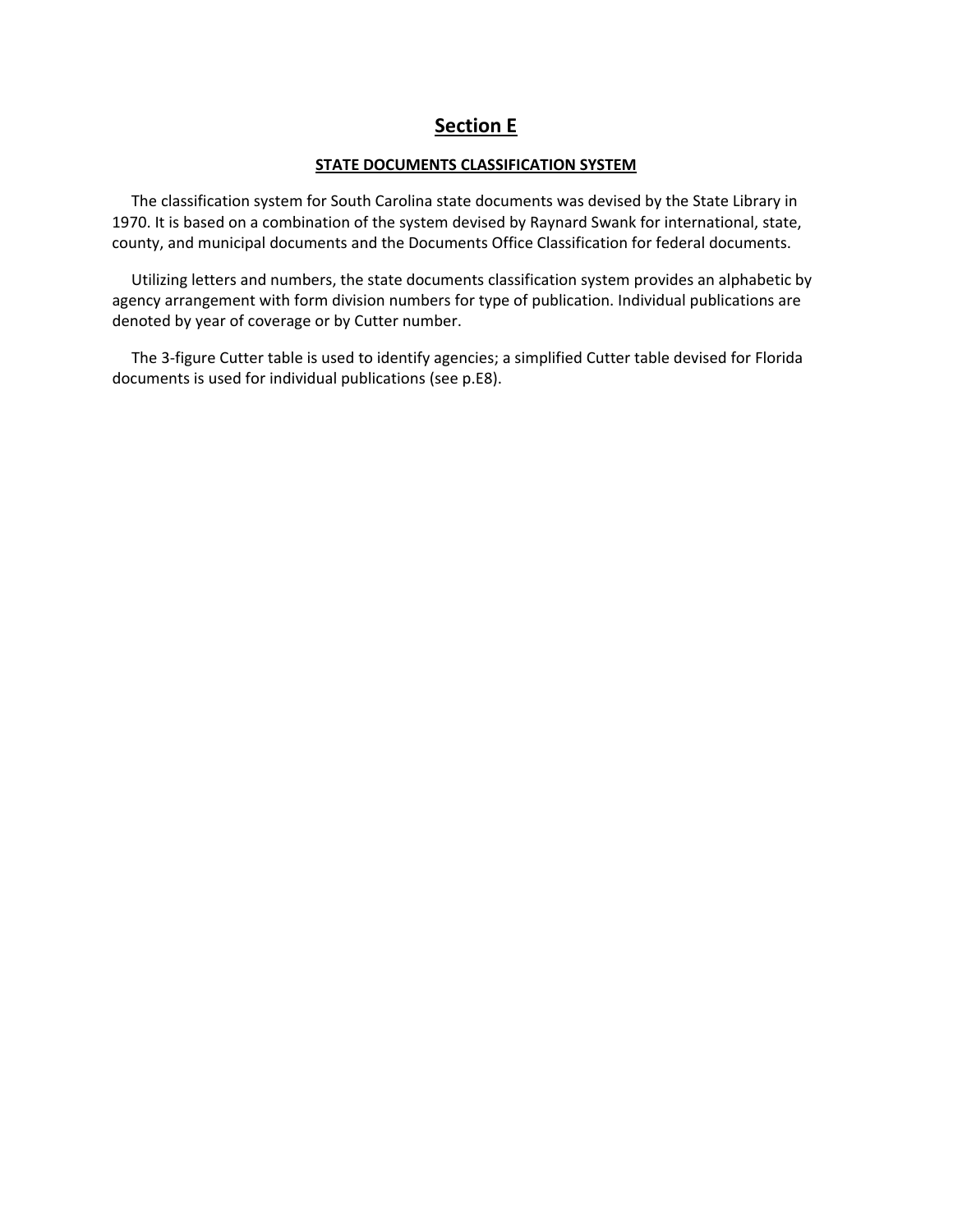#### **OUTLINE OF SOUTH CAROLINA STATE DOCUMENTS CLASSIFICATION SYSTEM**

- I. Conventions of the people (Constitutional, etc.)
	- A. First line

1.Constitutional conventions A2

2.Conventions other than constitutional

(These will be indicated by adding a capital letter to the first line [A2] keyed to the main issue at the convention [e.g. nullification, A2N]).

B. Second line

| 1. Form division                      |    |  |
|---------------------------------------|----|--|
| a. Constitutions (S.C.)               |    |  |
| b. Journals and proceedings           | 3. |  |
| c. Committee reports                  | 8. |  |
| 2. Individual publication designation |    |  |

After form division add last three digits of year in which convention adjourned.

#### II. Legislature

#### A. First line

|    | 1. Both houses                                                       | A <sub>3</sub> |
|----|----------------------------------------------------------------------|----------------|
|    | 2. House of Representatives                                          | A4             |
| 3. | Senate                                                               | A5             |
| 4. | Committees, councils and other special service bodies                | A3 with        |
|    | Standing committees - Add one significant capital letter based<br>а. | A4 cutter      |
|    | on the committee's name to the legislative symbol. If                | A5 number      |
|    | necessary because of like letters in committee names, use as         | A3 with        |
|    | many letters as necessary to maintain alphabetical order.            | A4 cutter      |
|    |                                                                      | A5 number      |
|    |                                                                      |                |

e.g. A4W House Ways and Means Committee A5Pena Senate Penal and Charitable Institutions A5Peni Senate Penitentiary

b. Study of interim committees – Each study of interim committee A3 with will be given a separate call number by Cuttering the subject of A4 cutter the committee (3-digit Cutter table) and adding the results to the A5 number first line.

e.g. A3Ag475 for the Study Committee on Aging.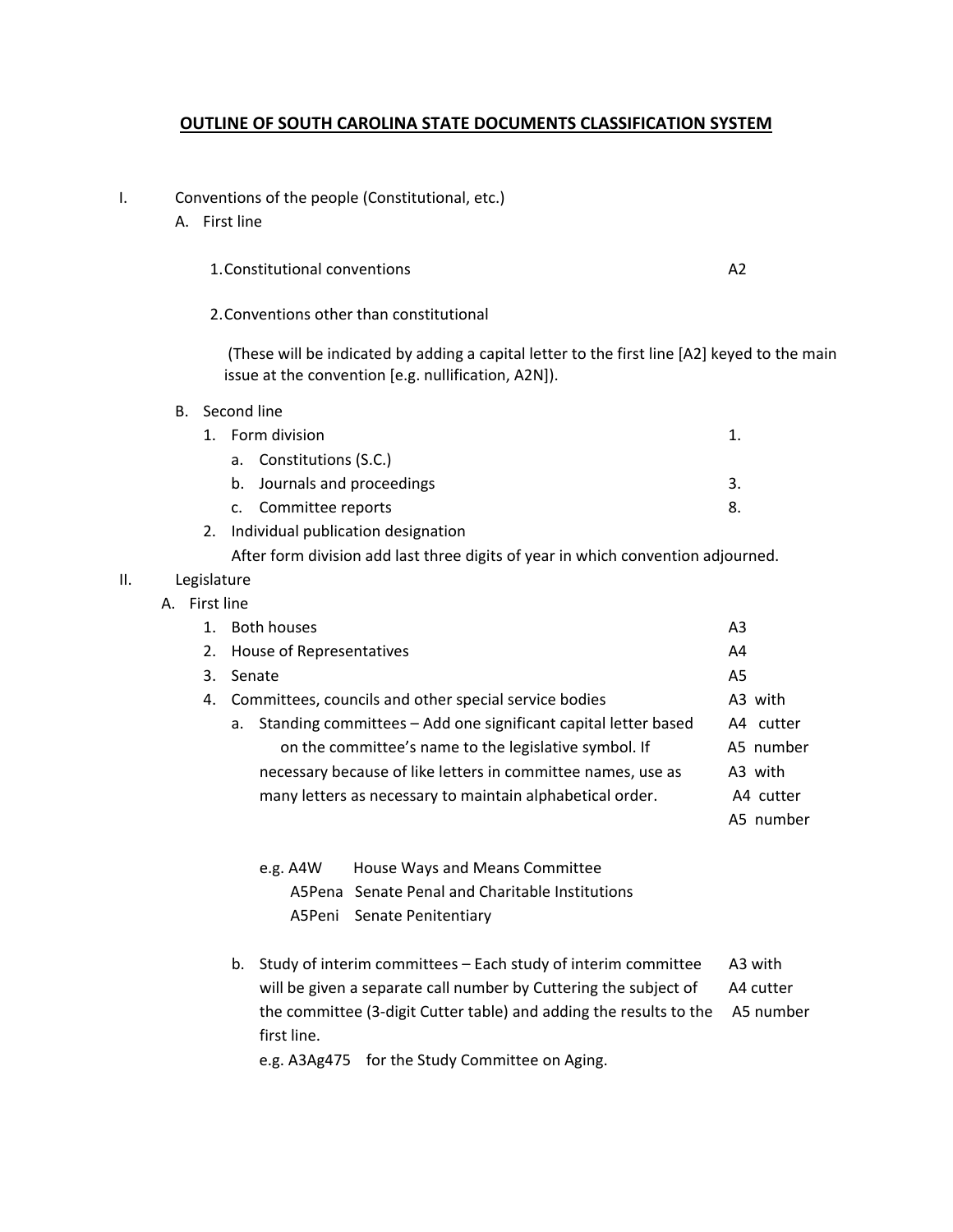B. Second line

| a. Bills                                                  | 1. |
|-----------------------------------------------------------|----|
| b. Digests                                                | 2. |
| c. Journals                                               | 3. |
| d. Calendar                                               | 4. |
| e. Session laws (applies to A3 only)                      | 5. |
| Revised statutes and codes (applies to A3 only)<br>t.     | 6. |
| g. General publications                                   | 7. |
| h. Publications of committees, councils and other special | 8. |
| service bodies, excluding hearings                        |    |
| Hearings of committees<br>$\mathbf{L}$                    | 9. |
| Individual publication designation                        |    |
|                                                           |    |

- a. Form divisions 1-7
	- (1) If the General Assembly and session numbers are given on a publication, they will the form division.
	- e.g. A4 for the House Journal of the second session 3.99-2 of the 99<sup>th</sup> General Assembly
	- The four digits of the year will then follow on the  $3<sup>rd</sup>$  line.
	- (2) If only the year of publication is given, then the last three digits of the year will follow the form division.
		- e.g. A4 for the House Journal of 1852 3.852
	- (3) An extra session will be indicated by adding an "x" to the session number (e.g. 99‐2x).
	- b. Form division 8

For all committee reports issued annually covering the committee's activities, the form division 8 will be followed by the last three digits of the year of publication. For other committee publications, excluding hearings, the form division will be followed by a simplified Cutter number taken from the subject of the publication. Subcommittee reports will be indicated by Sub.‐1, etc. on the third line.

c. Form division 9

 Form division 9 will be used only for hearings and will be followed by a simplified Cutter number for the subject of the hearing. When necessary, location of the hearing will follow the Cutter number. Location designation will be based on Cities and Towns symbols devised by the State Library. (See p. E9). The date of the hearing will be given on the  $3^{rd}$  line if necessary.

- C. Designation of collected departmental reports (Reports and Resolutions)
- 1. First line and the set of the set of the set of the set of the set of the set of the set of the set of the set of the set of the set of the set of the set of the set of the set of the set of the set of the set of the se
	- 2. Second line
		- a. Number indicating series
			- 1.Title—"Reports and Resolutions" is No. 1

Subsequent series would receive 2., 3., etc.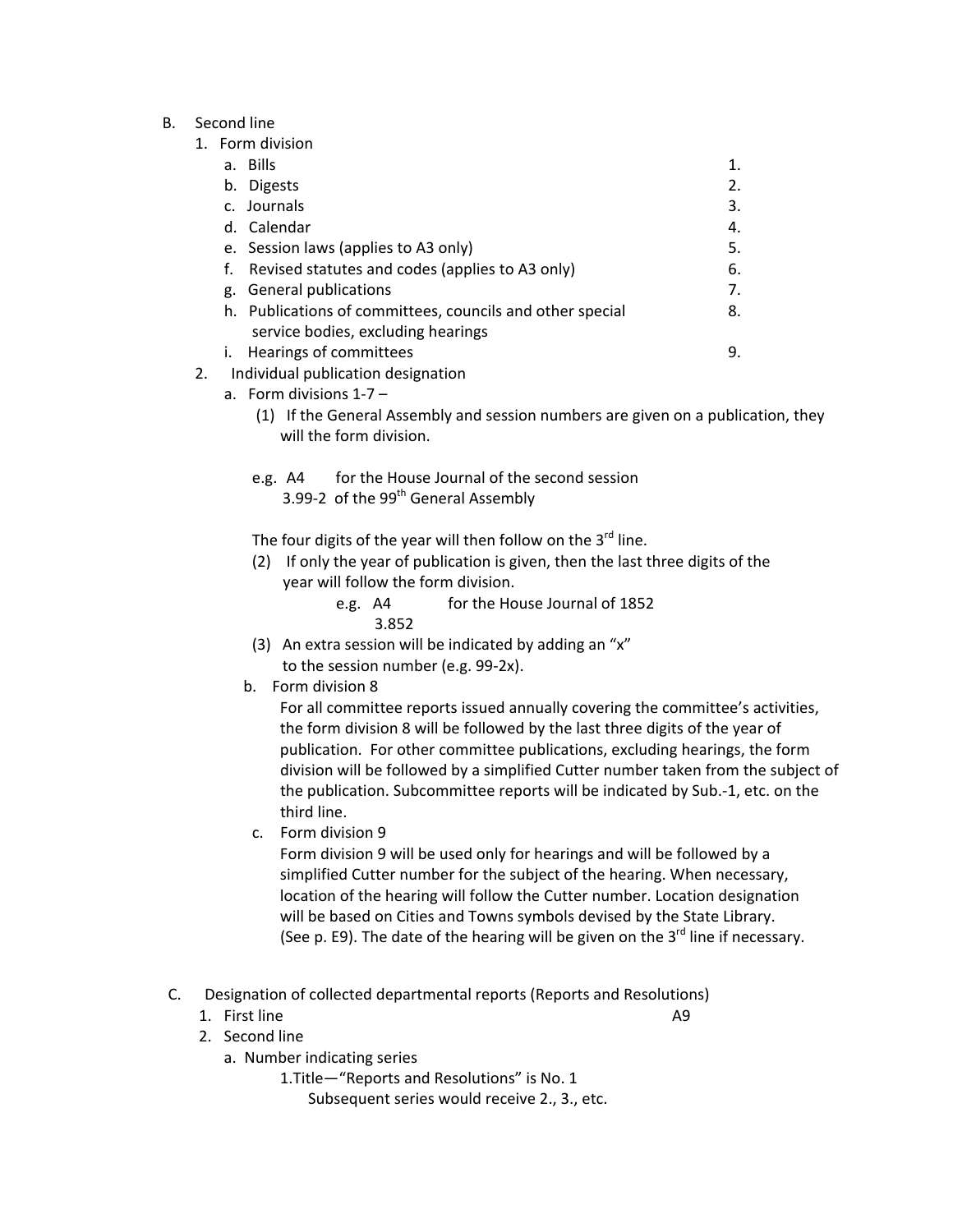- a. Three digits of last year of coverage follow series number
	- e.g. A9 for 1974 Reports and Resolutions 1.974
- 3. Third line

Volume number, if applicable, will fall on the third line.

- e.g. A9 for v.2 of 1974 Reports and Resolutions 1.974 v.2 E4
- III. Elective offices, state departments, independent commissions, and special committees, commissions, or conferences appointed by the governor or legislature.
	- A. First line

# 1. Indicate agency by Cuttering significant word in name by 3‐figure Cutter table.

- e.g. Ae825 Aeronautics Commission
- 2. Subdivisions of agency deparments are indicated by adding one capital letter to the department symbol. If necessary, small letter (s) may be added to distinguish one subdivision from another.

| e.g. Ed83321    | Office of Instruction in Department                               |
|-----------------|-------------------------------------------------------------------|
|                 | of Education                                                      |
| <b>B8595Res</b> | Division of Research and Statistical Services in the State Budget |
|                 | and Control Board.                                                |

- 3. Lesser subdivisions are indicated by a second capital letter.
	- e.g. B8595ResG Geological Survey under the Division of Research and Statistical Services in the State Budget and Control Board
- B. Second line
	- 1. Indicate type of publication by form numbers given below:

|    | a. Annual report (Biennial report)                 | 1. |
|----|----------------------------------------------------|----|
|    | b. General publication (never series except        | 2. |
|    | unnumbered series)                                 |    |
|    | c. Serials, series, periodicals (numbered          | 3. |
|    | or dated)                                          |    |
|    | d. Circulars, folders, maps                        | 4. |
| e. | Laws                                               | 5. |
| f. | Rules, regulations, and instructions               | 6. |
| g. | Releases: news, statistics, etc. (non-series)      | 7. |
| h. | Handbooks, manuals, guides, directories, yearbooks | 8. |
| i. | Proceedings, minutes, transactions, journals       | 9. |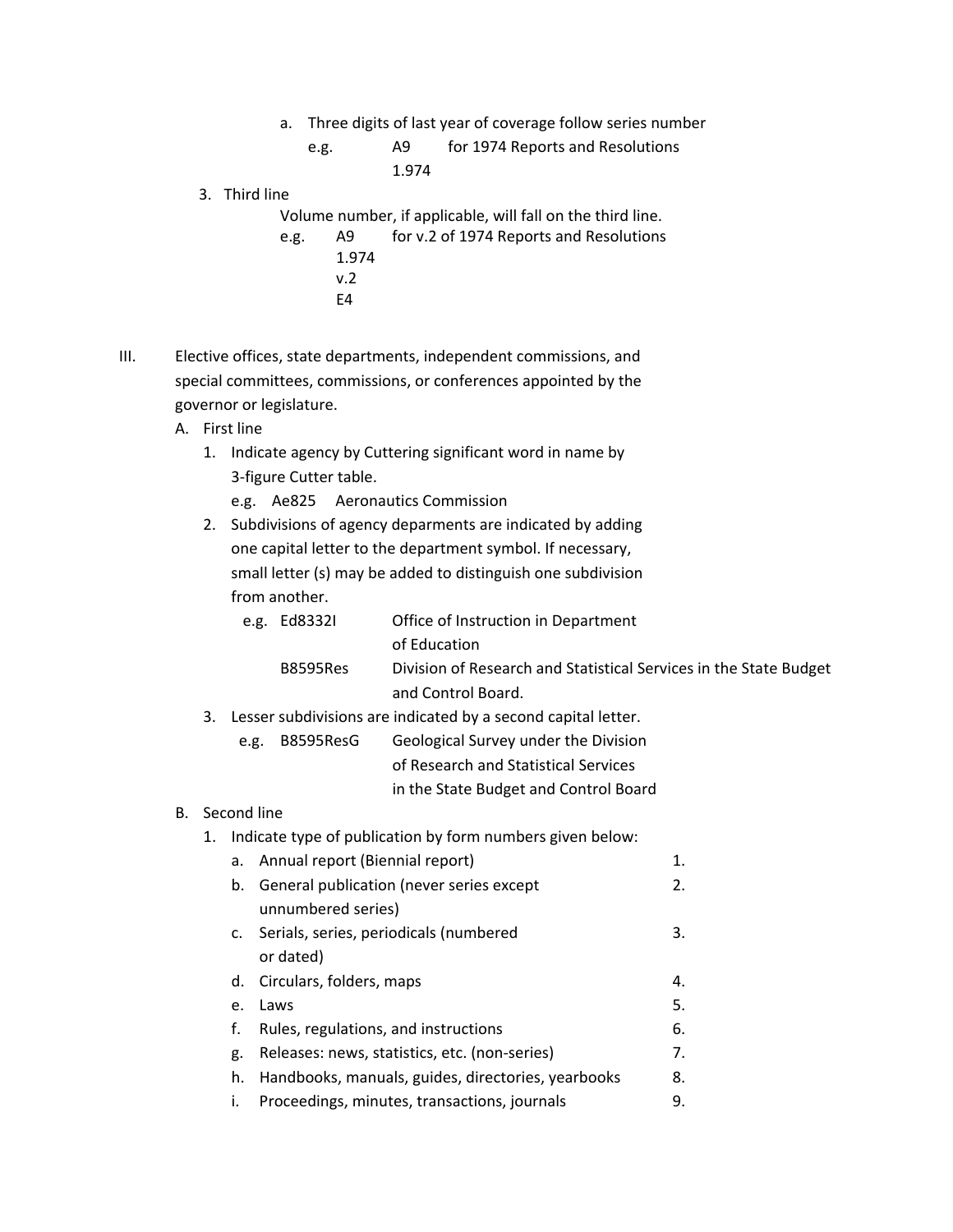| 2. Additional form divisions beginning with the number |
|--------------------------------------------------------|
| "10" may be used as needed for expansion.              |

- 3. Individual publication designation If the form division is:
	- a. 1 follow with a three-digit code for the final year of the report.

| e.g. | L6165 | S. C. State Library. Report, |
|------|-------|------------------------------|
|      | 1.981 | 1980/81.                     |

b. 2, 4, 7, 8, 9 – follow with simplified Cutter number for distinctive word in title (preferably subject).

| e.g. | G7461Ec           | S. C. Office of the Governor. Division |
|------|-------------------|----------------------------------------|
|      | 2.H <sub>31</sub> | of Economic Opportunity. HEAP, home    |
|      |                   | energy assistance program.             |

 A second publication, entitled Operations Manual… HEAP would be: G7461Ec 2.H31‐2

c. 3 – follow with Simplified Cutter number for distinctive word

in the series title (preferably subject).

| e.g. | H5386 | S.C. Dept. of Highways and Public                                             |
|------|-------|-------------------------------------------------------------------------------|
|      | 3.A22 | Transportation. South Carolina traffic                                        |
|      |       | accidents.                                                                    |
|      |       | $A = 5$ or $6 - 5$ pcr publications applicable to (or by the authority of) an |

- d.  $5$  or  $6$  For publications applicable to (or by the authority of) an entire department or agency, follow the method which will keep like rules, regulations, or laws together on the shelf in logical sequence.
	- (1) In the case where laws or regulations are issued by year, follow the form number by the 3‐digit code for the year.

| e.g. | Ele255 | S.C. Election Commission.     |
|------|--------|-------------------------------|
|      | 5.980  | Registration and election     |
|      |        | laws of South Carolina. 1980. |

 (2) For those publications on a specific subject, or those not applicable to or by the authority of the department or agency as a whole, follow with a Simplified Cutter number for distinctive word (preferably subject) in title.

| e.g. | W6463 | S.C. Wildlife and Marine Resources |
|------|-------|------------------------------------|
|      | 6.F47 | Dept. South carolina fishing and   |
|      | 1980  | hunting regulations, 1979/80.      |

 (3) In the case where laws or regulations are issued separately with a distinctive numbering system, use the form number 5 or 6 followed by a Cutter number for the title of the set. The number of the law or regulation on the fourth line and the date on the last line.<br>e.g. Ad495 S.C. Adiutant General's Office S.C. Adjutant General's Office

| C.S. AUTJJ | <b>S.C. Adjutant Ocheral S Office</b> |
|------------|---------------------------------------|
| 6.R33      | Regulations                           |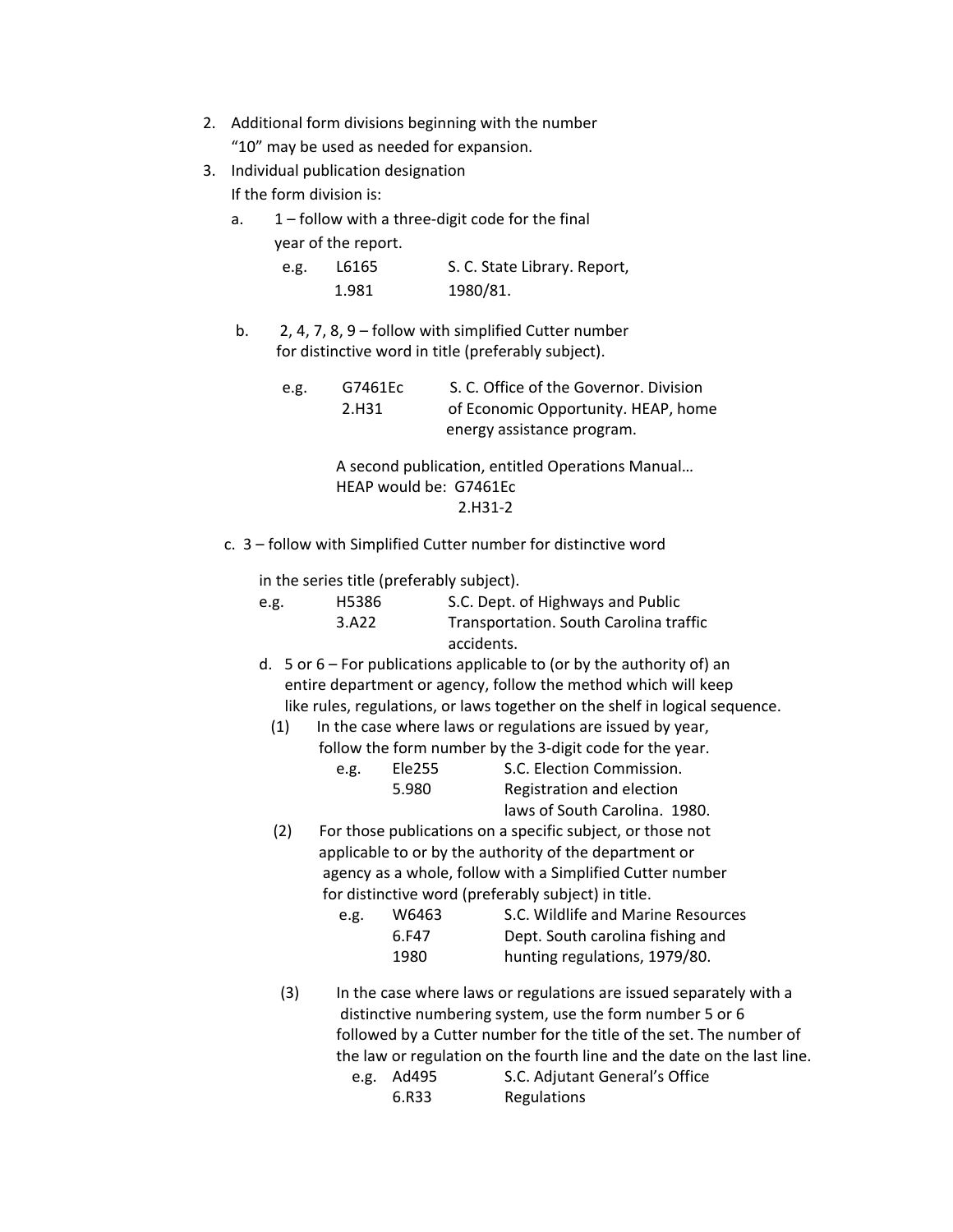| no. 40-3 | no. 40-3    |
|----------|-------------|
|          | Change 1    |
| 970/10/8 | 8 Oct. 1970 |

 [ In the filing and shelving, the 5 or 6 with the three‐digit code for year comes before the 5 or 6 with a Simplified Cutter number ]

4. Separates (i.e. publications lifted from a larger work and issued separately) are classified like their parent publication and followed by an accession letter (lower case). This type of publication is rare.

| e.g. | Ae825  | Separate from 1969 Annual Report of |
|------|--------|-------------------------------------|
|      | 1.969a | <b>Aeronautics Commission</b>       |

#### C. Third line

1. Further identification of individual publications is as follows:

 a. 2, 4, 7, 8, 9 – indicate new edition or revision of publication with four digits of year published, adding month and date if necessary. For coverage of an upcoming time period, use last year given; for a span of years, use both.

| e.g. | Ed8332<br>2.L41<br>1980             | S.C. Dept. of Education, List of<br>sources selection: library materials<br>3rd ed., 1980.                                    |
|------|-------------------------------------|-------------------------------------------------------------------------------------------------------------------------------|
|      | Ed8332<br>8.S <sub>24</sub><br>1980 | S.C. Dept. of Education. Directory<br>of South Carolina schools, 1980/81.<br>1980.                                            |
|      | W6463<br>3.S548-2<br>1978-1979      | S.C. Dept. of Wildlife and Marine<br>Resources. South Carolina wildlife<br>magazine index, Jan.-Feb. 1978-<br>Nov.-Dec. 1979. |

#### b. 3 – give, in order of preference:

1. Number within the series

| e.g. | C5935Ex | <b>Clemson University. Extension</b> |
|------|---------|--------------------------------------|
|      | 3.C46   | Service. Circular no. 611.           |
|      | no. 611 | Revised 1980.                        |
|      | 1980    |                                      |

2. Whole series number

| e.g. | W7375Li | Winthrop College. Dacus Library. |
|------|---------|----------------------------------|
|      | 3.D12   | Dacus focus. No. 15, 1981.       |
|      | no. 15  |                                  |

- 
- 3. Volume and issue number **by a strategie of the strategie of the strategie of the strategie of the strategie of the strategie of the strategie of the strategie of the strategie of the strategie of the strategie of the st** L6165 S.C. State Library. News for
	- 3.N38 South Carolina Libraries.
	- v. 13/6 v. 13, no. 6.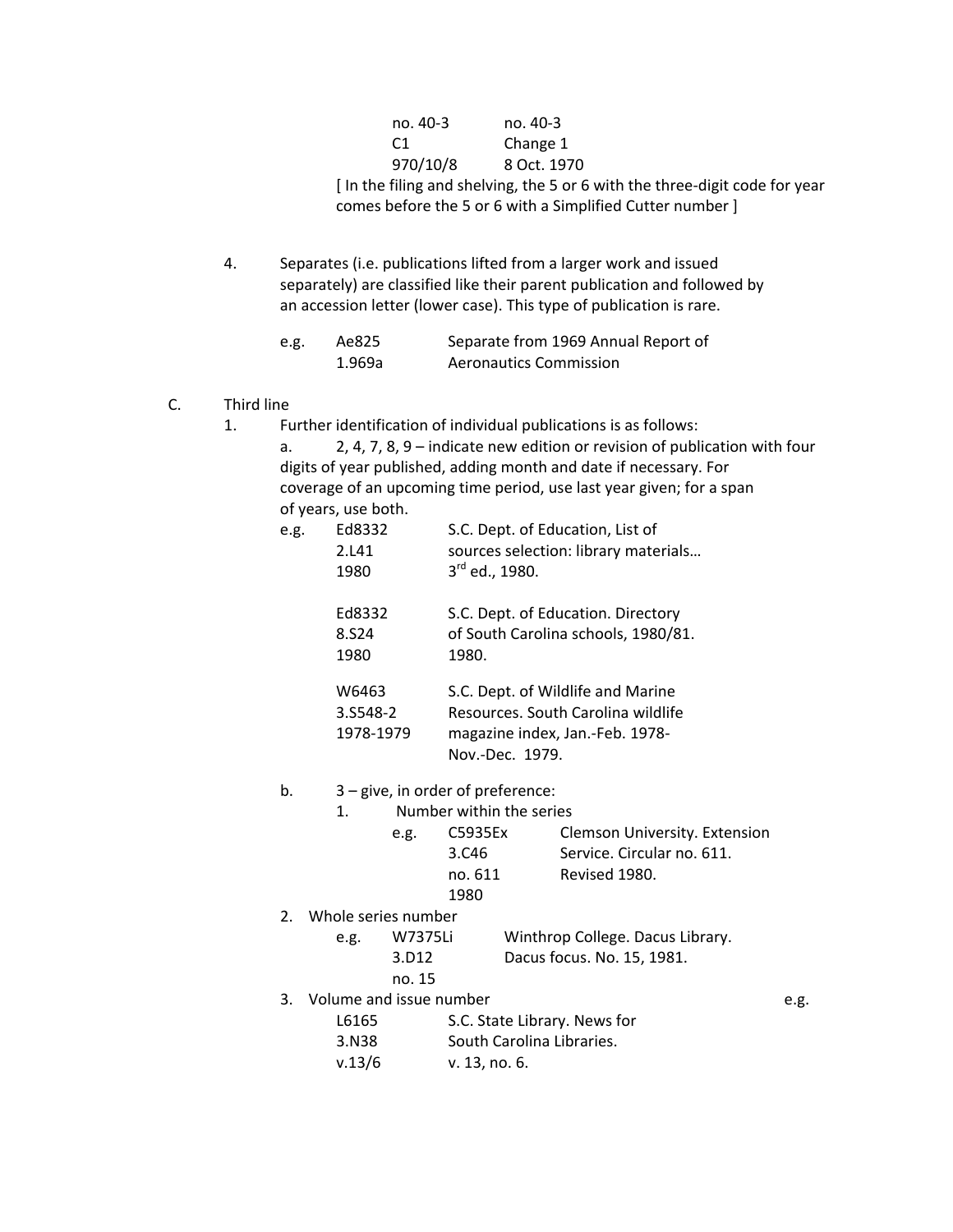- 4. Year, month, day (if series is issued once a year, just put year) e.g.
	- So135 S.C. Dept. of Social Services. 3.T47 Title XX: comprehensive 1979 **annual services program plan.**
- c.  $5$  or  $6$  see III. B. 3.d (2) and (3)
- 2. Indexes are given inclusive numbers of coverage with the word "Index" on last line, thus filing at the end of the material indexed.
- 3. Supplements to publications are noted as:
- a. For dated supplements, the 3 digits of the year will follow sup. e.g. sup. 980
	-
	- b. For undated supplements, add sup. 1, sup. 2, etc.
	- c. Parts, addenda, etc. will be pt. 1, ad. 1, etc.

#### **SIMPLIFIED CUTTER TABLE FOR SOUTH CAROLINA**

| $A - B$ | 1 |  |
|---------|---|--|
| $C-D$   | 2 |  |
| $E-G$   | 3 |  |
| $H-K$   | 4 |  |
| $L-O$   | 5 |  |
| P-R     | 6 |  |
| $S-T$   |   |  |
| U-W     | 8 |  |
| X-Z     | 9 |  |

 The "Cutter" number is formed by writing the first letter of the word to be Cuttered, followed by the numbers for the next two letters.

 e.g. Birds = B46  $\text{Tax} = \text{T19}$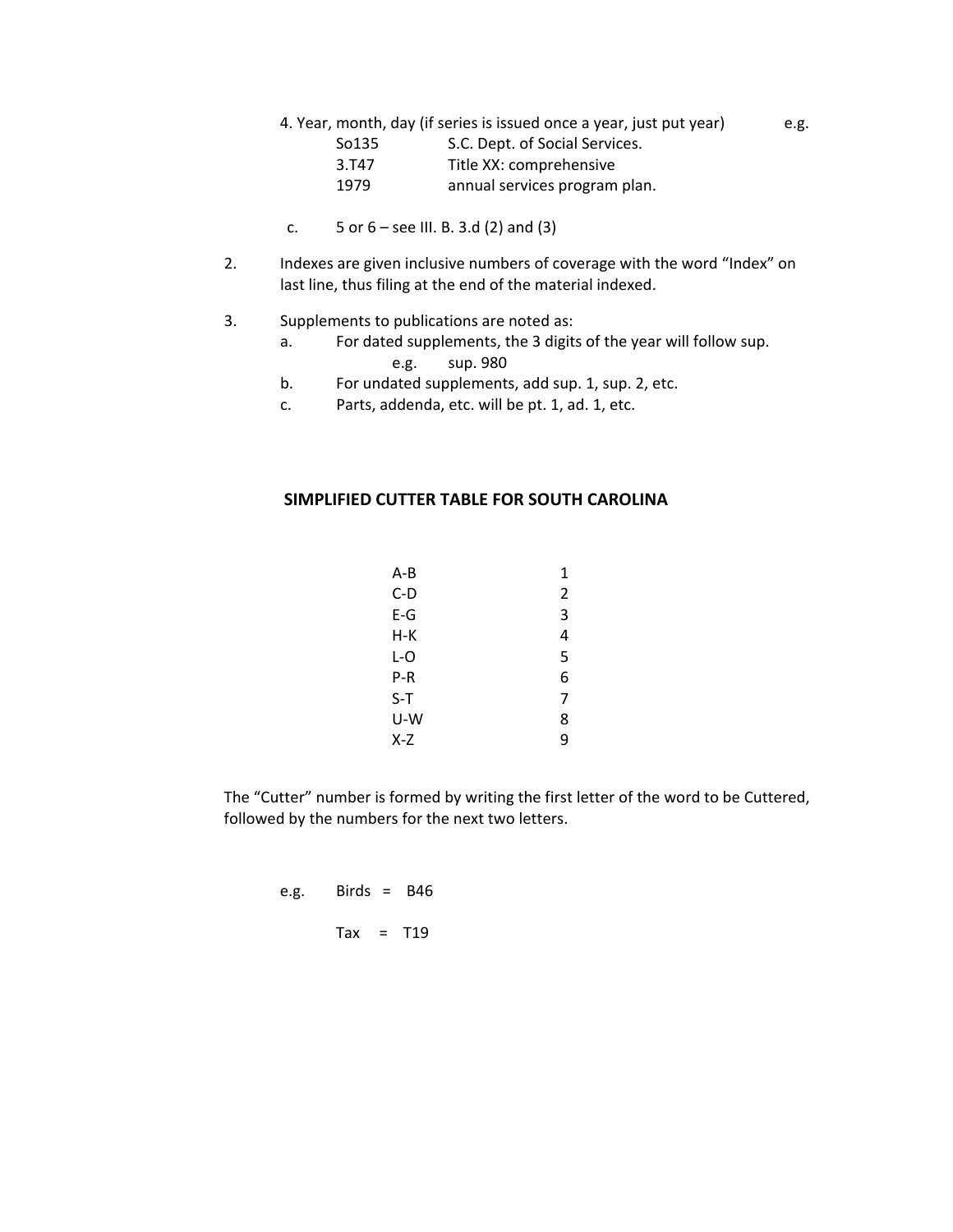| <b>Cities &amp; Towns</b> | <b>Cities &amp; Towns Symbol</b> | <b>County</b>   |
|---------------------------|----------------------------------|-----------------|
| Abbeville                 | A <sub>1</sub> A                 | Abbeville       |
| Aiken                     | A <sub>2</sub> A                 | Aiken           |
| Alcolu                    | C <sub>6</sub> A                 | Clarendon       |
| Allendale                 | A3A                              | Allendale       |
| Anderson                  | A4A                              | Anderson        |
| Andrews                   | G1A                              | Georgetown      |
| Angelus                   | C5A                              | Chesterfield    |
| Antreville                | A1An                             | Abbeville       |
| Arcadia                   | S <sub>2</sub> A                 | Spartanburg     |
| Ashepoo                   | C7A                              | Colleton        |
| Aynor                     | H <sub>2</sub> A                 | Horry           |
| Bamberg                   | B <sub>1</sub> B                 | Bamberg         |
| Barnwell                  | B <sub>2</sub> B                 | Barnwell        |
| Batesburg                 | L4B                              | Lexington       |
| Bath                      | A2B                              | Aiken           |
| <b>Beaufort</b>           | B <sub>3</sub> B                 | <b>Beaufort</b> |
| Beech Island              | A2Be                             | Aiken           |
| Belton                    | A4B                              | Anderson        |
| Bennettsville             | M3B                              | Marlboro        |
| <b>Bethune</b>            | K <sub>1</sub> B                 | Kershaw         |
| Bishopville               | L3B                              | Lee             |
| Blacksburg                | C3B                              | Cherokee        |
| Blackville                | B <sub>2</sub> BI                | Barnwell        |
| <b>Blair</b>              | F <sub>1</sub> B                 | Fairfield       |
| Blenheim                  | M3BI                             | Marlboro        |
| Bluffton                  | B3BI                             | <b>Beaufort</b> |
| <b>Bowling Green</b>      | Y1B                              | York            |
| Bowman                    | O <sub>2</sub> B                 | Orangeburg      |
| <b>Branchville</b>        | O <sub>2</sub> Br                | Orangeburg      |
| <b>Buffalo</b>            | U1B                              | Union           |
| <b>Burton</b>             | B3Bu                             | <b>Beaufort</b> |
| <b>Calhoun Falls</b>      | A1C                              | Abbeville       |
| Camden                    | K <sub>1</sub> C                 | Kershaw         |
| Cameron                   | C1C                              | Calhoun         |
| Campobello                | S <sub>2</sub> C                 | Spartanburg     |
| Carlisle                  | U1C                              | Union           |
| Catawba                   | Y <sub>1</sub> C                 | York            |
| Cateechee                 | P <sub>1</sub> C                 | Pickens         |
| Cayce                     | L <sub>4</sub> C                 | Lexington       |
| Central                   | P1Ce                             | Pickens         |
| Chapin                    | L4Ch                             | Lexington       |
| Charleston                | C <sub>2</sub> C                 | Charleston      |
| Cheraw                    | C <sub>5</sub> C                 | Chesterfield    |
| <b>Cherokee Falls</b>     | C <sub>3</sub> C                 | Cherokee        |
| Chesnee                   | S <sub>2</sub> Ch                | Spartanburg     |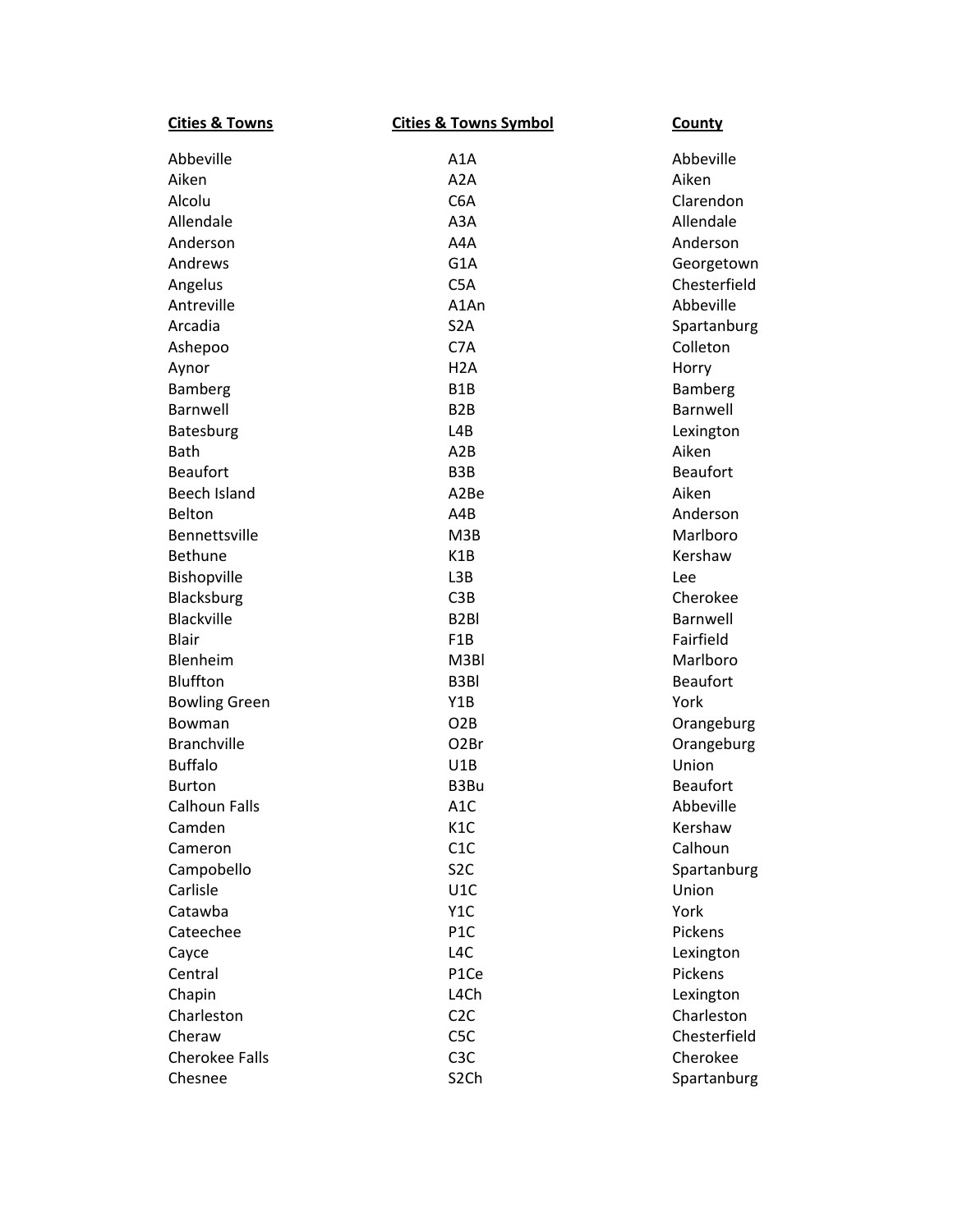**Cities & Towns Cities**

### **& Towns Symbol County**

| Chester              | C <sub>4</sub> C  | Chester        |
|----------------------|-------------------|----------------|
| Chesterfield         | C5Ch              | Chesterfield   |
| Clearwater           | A <sub>2</sub> C  | Aiken          |
| Clemson              | O <sub>1</sub> C  | Oconee         |
| Clinton              | L <sub>2</sub> C  | Laurens        |
| Clover               | Y <sub>1</sub> C  | York           |
| Columbia             | R <sub>1</sub> C  | Richland       |
| Converse             | S <sub>2</sub> Co | Spartanburg    |
| Conway               | H <sub>2</sub> C  | Horry          |
| Cordova              | O <sub>2</sub> C  | Orangeburg     |
| Coward               | F <sub>2</sub> C  | Florence       |
| Cowpens              | S <sub>2</sub> Cp | Spartanburg    |
| Dalzell              | S <sub>3</sub> D  | Sumter         |
| Darlington           | D <sub>1</sub> D  | Darlington     |
| Denmark              | B <sub>1</sub> D  | <b>Bamberg</b> |
| Dillon               | D <sub>2</sub> D  | Dillon         |
| Dixiana              | L <sub>4</sub> D  | Lexington      |
| Donalds              | A <sub>1</sub> D  | Abbeville      |
| Drayton              | S <sub>2</sub> D  | Spartanburg    |
| Due West             | A1Du              | Abbeville      |
| Duncan               | S2Du              | Spartanburg    |
| Easley               | P1E               | Pickens        |
| Edgefield            | E1E               | Edgefield      |
| <b>Edisto Island</b> | C <sub>2E</sub>   | Charleston     |
| Effington            | F <sub>2</sub> E  | Florence       |
| Ehrhardt             | B <sub>1</sub> E  | <b>Bamberg</b> |
| Elgin                | K1E               | Kershaw        |
| Elloree              | O <sub>2</sub> E  | Orangeburg     |
| Enoree               | S <sub>2</sub> E  | Spartanburg    |
| Estill               | H <sub>1</sub> E  | Hampton        |
| Fairfax              | A3F               | Allendale      |
| Fingerville          | S <sub>2F</sub>   | Spartanburg    |
| Florence             | F <sub>2F</sub>   | Florence       |
| Folly Island         | C <sub>2F</sub>   | Charleston     |
| Fort Lawn            | C <sub>4F</sub>   | Chester        |
| Fort Mill            | Y1F               | York           |
| Fountain Inn         | G <sub>2F</sub>   | Greenville     |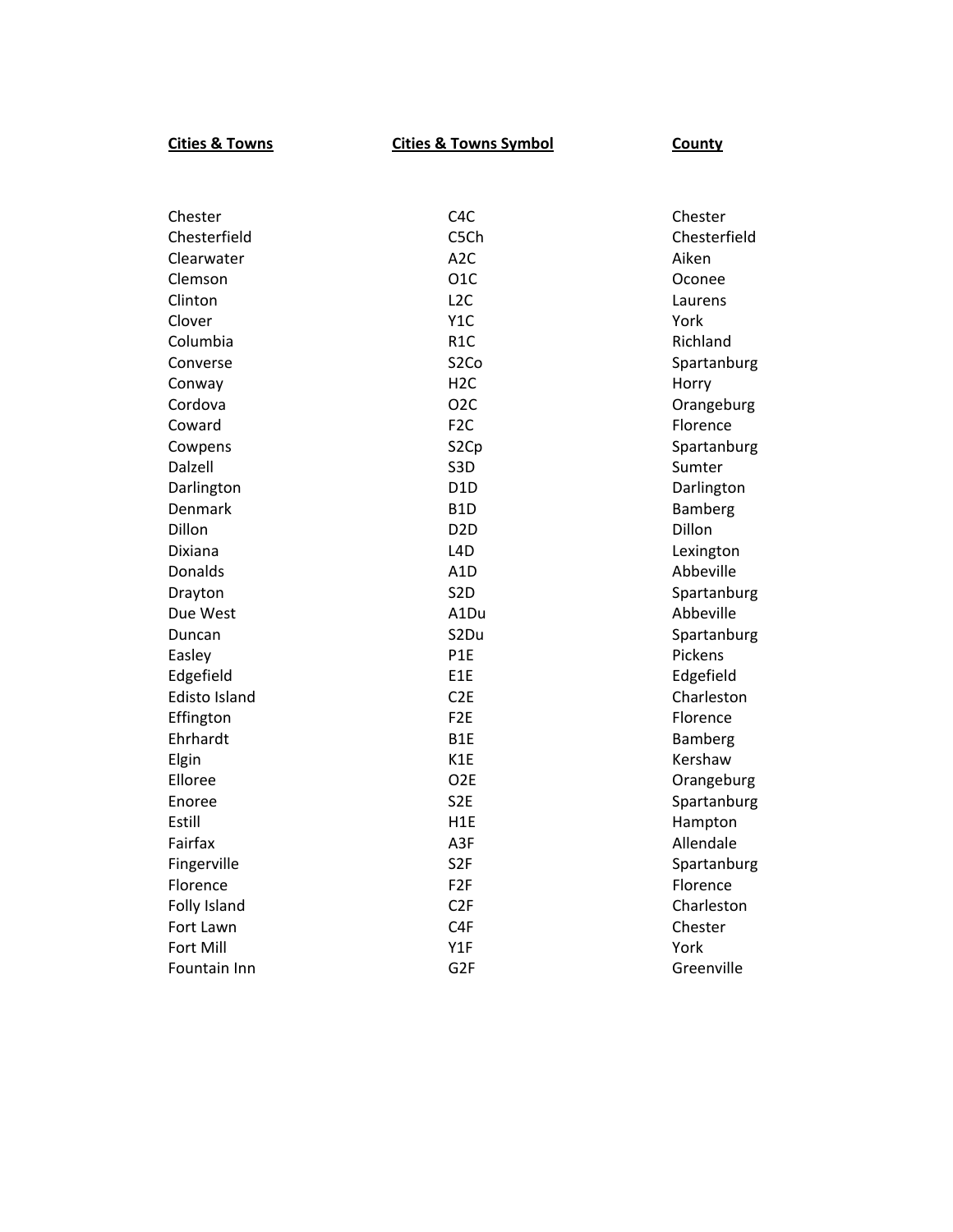| <b>Cities &amp; Towns</b> | <b>Cities &amp; Towns Symbol</b> | <b>County</b>   |
|---------------------------|----------------------------------|-----------------|
| Gaffney                   | C <sub>3</sub> G                 | Cherokee        |
| Georgetown                | G <sub>1</sub> G                 | Georgetown      |
| Gilbert                   | L <sub>4</sub> G                 | Lexington       |
| Glendale                  | S <sub>2GI</sub>                 | Spartanburg     |
| Gramling                  | S <sub>2</sub> Gr                | Spartanburg     |
| Graniteville              | A <sub>2</sub> G                 | Aiken           |
| <b>Gray Court</b>         | L2G                              | Laurens         |
| <b>Great Falls</b>        | C4G                              | Chester         |
| Greeleyville              | W1G                              | Williamsburg    |
| Greenville                | G <sub>2</sub> G                 | Greenville      |
| Greenwood                 | G <sub>3</sub> G                 | Greenwood       |
| Greer                     | G <sub>2</sub> Gr                | Greenville      |
| Grover                    | D <sub>3</sub> G                 | Dorchester      |
| Hamer                     | D <sub>2</sub> H                 | Dillon          |
| Hampton                   | H1H                              | Hampton         |
| Harleyville               | D <sub>3</sub> H                 | Dorchester      |
| Hartsville                | D <sub>1</sub> H                 | Darlington      |
| <b>Heath Springs</b>      | L1H                              | Lancaster       |
| Hemingway                 | W1H                              | Williamsburg    |
| <b>Hickory Grove</b>      | Y1H                              | York            |
| <b>Hilton Head</b>        | B <sub>3</sub> H                 | <b>Beaufort</b> |
| Hodges                    | G3H                              | Greenwood       |
| <b>Holly Hill</b>         | O <sub>2</sub> H                 | Orangeburg      |
| Hollywood                 | C <sub>2</sub> H                 | Charleston      |
| Honea Path                | A4H                              | Anderson        |
| Inman                     | <b>S21</b>                       | Spartanburg     |
| Irmo                      | L4I                              | Lexington       |
| Iva                       | A4I                              | Anderson        |
| Jackson                   | A2J                              | Aiken           |
| Jamestown                 | B4J                              | Berkeley        |
| Jefferson                 | C <sub>5J</sub>                  | Chesterfield    |
| Joanna                    | L2J                              | Laurens         |
| Johns Island              | C <sub>2</sub> J                 | Charleston      |
| Johnsonville              | F <sub>2</sub> J                 | Florence        |
| Johnston                  | E1J                              | Edgefield       |
| Jonesville                | U1J                              | Union           |
| Kershaw                   | L1K                              | Lancaster       |
| Kingstree                 | W1K                              | Williamsburg    |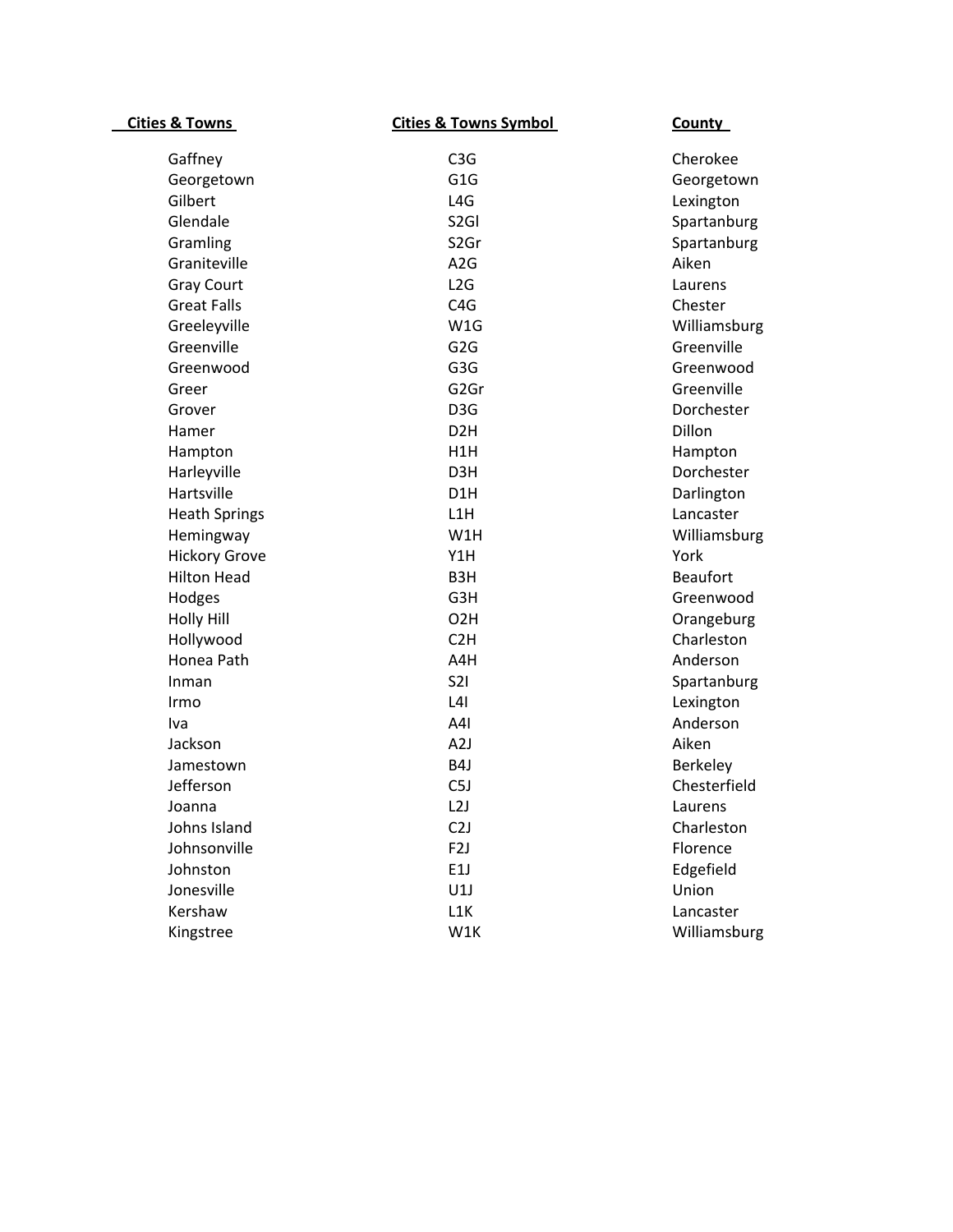| <b>Cities &amp; Towns</b> | <b>Cities &amp; Towns Symbol</b> | County           |
|---------------------------|----------------------------------|------------------|
| Lady's Island             | B <sub>3</sub> L                 | <b>Beaufort</b>  |
| La France                 | A4L                              | Anderson         |
| Lake City                 | F <sub>2</sub> L                 | Florence         |
| Lake View                 | D <sub>2</sub> L                 | Dillon           |
| Lamar                     | D <sub>1</sub> L                 | Darlington       |
| Lancaster                 | L1L                              | Lancaster        |
| Lando                     | C <sub>4</sub> L                 | Chester          |
| Landrum                   | S <sub>2</sub> L                 | Spartanburg      |
| Lane                      | W1L                              | Williamsburg     |
| Langley                   | A <sub>2</sub> L                 | Aiken            |
| Latta                     | D <sub>2</sub> La                | Dillon           |
| Laurens                   | L <sub>2</sub> L                 | Laurens          |
| Leesville                 | L <sub>4</sub> L                 | Lexington        |
| Lexington                 | L <sub>4</sub> Le                | Lexington        |
| Liberty                   | P <sub>1</sub> L                 | Pickens          |
| Lincolnville              | C2L                              | Charleston       |
| Little Rock               | D <sub>2Li</sub>                 | Dillon           |
| Loris                     | H <sub>2L</sub>                  | Horry            |
| Lugoff                    | K1L                              | Kershaw          |
| Lyman                     | S2Ly                             | Spartanburg      |
| Lynchburg                 | L3L                              | Lee              |
| Manning                   | C6M                              | Clarendon        |
| Marietta                  | G <sub>2</sub> M                 | Greenville       |
| Marion                    | M2M                              | Marion           |
| Martin                    | A3M                              | Allendale        |
| Mauldin                   | G2Ma                             | Greenville       |
| Mayesville                | S3M                              | Sumter           |
| McBee                     | C5M                              | Chesterfield     |
| McClellanville            | C <sub>2</sub> M                 | Charleston       |
| McColl                    | M3M                              | Marlboro         |
| <b>McCormick</b>          | M1M                              | <b>McCormick</b> |
| Moncks Corner             | B4M                              | <b>Berkeley</b>  |
| Mt. Croghan               | C5Mt                             | Chesterfield     |
| Mt. Pleasant              | C <sub>2</sub> Mt                | Charleston       |
| <b>Mullins</b>            | M2Mu                             | Marion           |
| Murrels Inlet             | G1M                              | Georgetown       |
| Myrtle Beach              | H <sub>2</sub> M                 | Horry            |
| Newberry                  | N1N                              | Newberry         |
| New Ellenton              | A <sub>2</sub> N                 | Aiken            |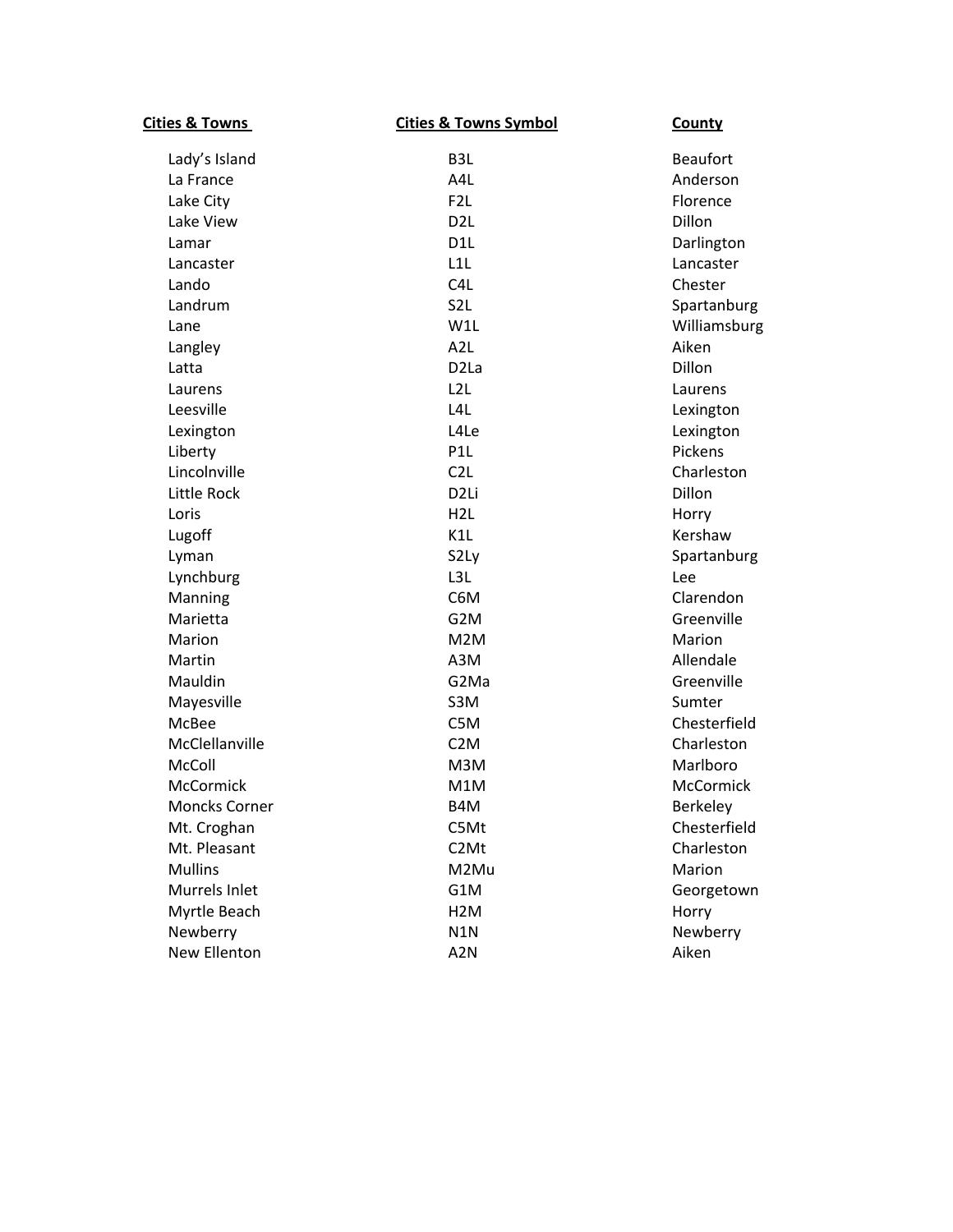| <b>Cities &amp; Towns</b> | <b>Cities &amp; Towns Symbol</b> | County          |
|---------------------------|----------------------------------|-----------------|
| Newry                     | O <sub>1</sub> N                 | Oconee          |
| <b>Nichols</b>            | M <sub>2N</sub>                  | Marion          |
| <b>Ninety Six</b>         | GeN                              | Greenwood       |
| North                     | O <sub>2</sub> N                 | Orangeburg      |
| North Augusta             | A2No                             | Aiken           |
| North Myrtle Beach        | H <sub>2N</sub>                  | Horry           |
| Ocean Drive Beach         | H <sub>20</sub>                  | Horry           |
| Olanta                    | <b>F20</b>                       | Florence        |
| Olar                      | <b>B10</b>                       | Bamberg         |
| Orangeburg                | 020                              | Orangeburg      |
| Pacolet                   | S <sub>2</sub> P                 | Spartanburg     |
| Pageland                  | C <sub>5</sub> P                 | Chesterfield    |
| Pamplico                  | F <sub>2</sub> P                 | Florence        |
| Patrick                   | C5Pa                             | Chesterfield    |
| Pawley's Island           | G1P                              | Georgetown      |
| Pelion                    | L <sub>4</sub> P                 | Lexington       |
| Pelzer                    | A4P                              | Anderson        |
| Pendleton                 | A4Pe                             | Anderson        |
| Pickens                   | P <sub>1</sub> P                 | Pickens         |
| Piedmont                  | G <sub>2</sub> P                 | Greenville      |
| Pinewood                  | S3P                              | Sumter          |
| Plum Branch               | M <sub>1</sub> P                 | McCormick       |
| Pomaria                   | N <sub>1</sub> P                 | Newberry        |
| Pontiac                   | R <sub>1</sub> P                 | Richland        |
| Port Royal                | B <sub>3</sub> P                 | <b>Beaufort</b> |
| Prosperity                | N <sub>1</sub> Pr                | Newberry        |
| Richland                  | O <sub>1</sub> R                 | Oconee          |
| Ridgeland                 | J1R                              | Jasper          |
| <b>Ridge Spring</b>       | S <sub>1</sub> R                 | Saluda          |
| Ridgeway                  | F <sub>1</sub> R                 | Fairfield       |
| Rion                      | F <sub>1</sub> Ri                | Fairfield       |
| Rock Hill                 | Y1R                              | York            |
| Rockton                   | F1Ro                             | Fairfield       |
| Roebuck                   | S <sub>2R</sub>                  | Spartanburg     |
| Round O                   | C7R                              | Colleton        |
| Rowesville                | O <sub>2</sub> R                 | Orangeburg      |
| Ruby                      | C5R                              | Chesterfield    |
| Ruffin                    | C7Ru                             | Colleton        |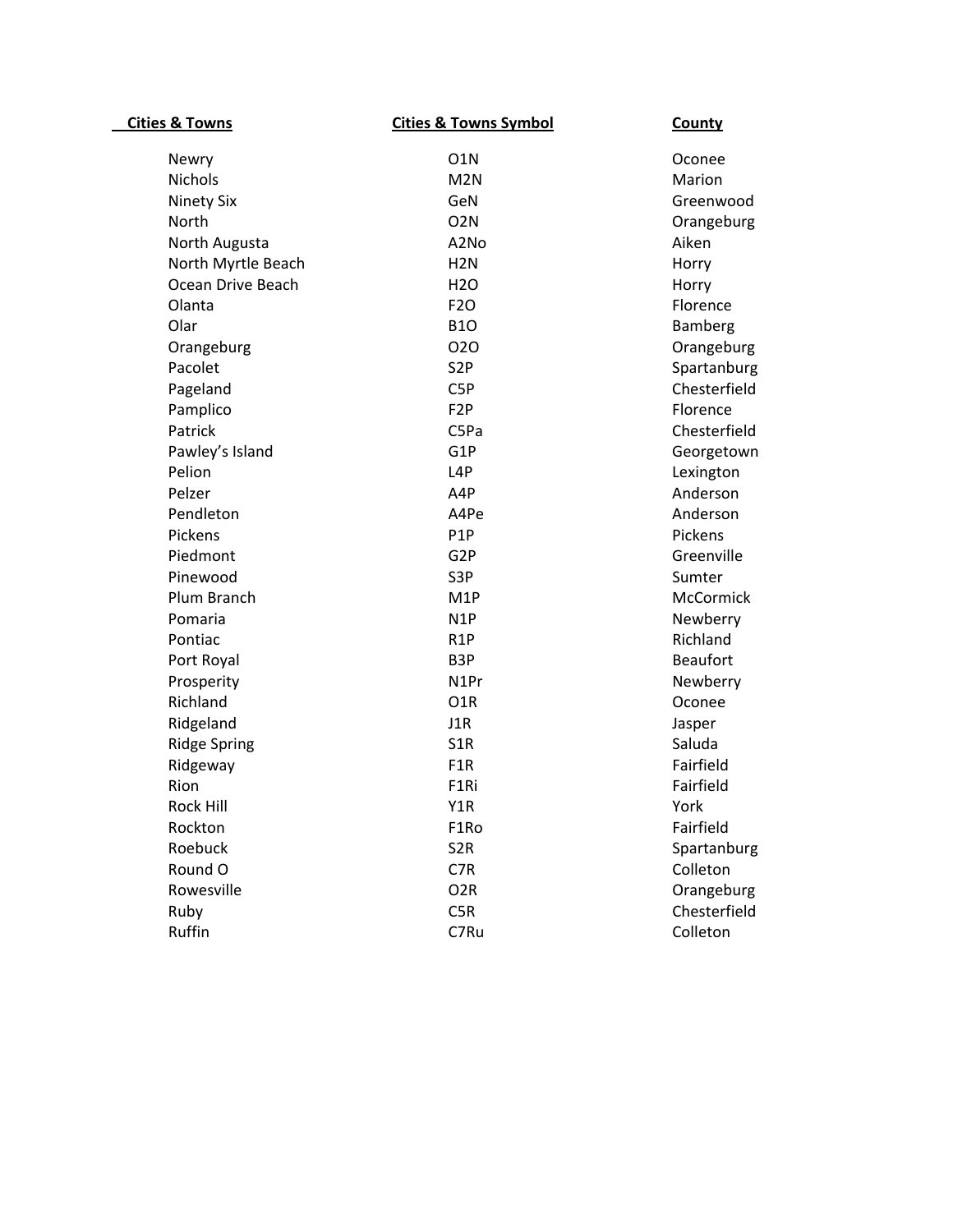| <b>Cities &amp; Towns</b> | <b>Cities &amp; Towns Symbol</b> | <b>County</b> |
|---------------------------|----------------------------------|---------------|
| Russellville              | O <sub>2R</sub>                  | Orangeburg    |
| Salley                    | A <sub>2</sub> S                 | Aiken         |
| Saluda                    | S1S                              | Saluda        |
| Santee                    | O <sub>2</sub> S                 | Orangeburg    |
| Schofield                 | B <sub>1</sub> S                 | Bamberg       |
| Scranton                  | F <sub>2</sub> S                 | Florence      |
| <b>Sellers</b>            | M <sub>2</sub> S                 | Marion        |
| Seneca                    | <b>01S</b>                       | Oconee        |
| Sharon                    | Y1S                              | York          |
| Simpsonville              | G <sub>2</sub> S                 | Greenville    |
| Six Mile                  | P <sub>1</sub> S                 | Pickens       |
| Slater                    | G <sub>2SI</sub>                 | Greenville    |
| <b>Smoaks</b>             | C7S                              | Colleton      |
| Smyra                     | Y1Sm                             | York          |
| Society Hill              | D <sub>1</sub> S                 | Darlington    |
| Spartanburg               | S <sub>2</sub> S                 | Spartanburg   |
| Springfield               | O <sub>2</sub> Sp                | Orangeburg    |
| <b>Starr</b>              | A4S                              | Anderson      |
| St. George                | D <sub>3</sub> S                 | Dorchester    |
| St. Matthews              | C1S                              | Calhoun       |
| St. Stephens              | B <sub>4</sub> S                 | Berkeley      |
| Summerton                 | C6S                              | Clarendon     |
| Summerville               | D3Su                             | Dorchester    |
| Summit                    | L <sub>4</sub> S                 | Lexington     |
| Sumter                    | S <sub>3</sub> S                 | Sumter        |
| Surfside Beach            | H <sub>2</sub> S                 | Horry         |
| Swansea                   | L4Sw                             | Lexington     |
| Tatum                     | M3T                              | Marlboro      |
| <b>Taylors</b>            | G <sub>2</sub> T                 | Greenville    |
| Timmonsville              | F <sub>2</sub> T                 | Florence      |
| <b>Travelers Rest</b>     | G2Tr                             | Greenville    |
| Trenton                   | E <sub>1</sub> T                 | Edgefield     |
| Troy                      | G3T                              | Greenwood     |
| Turbeville                | C6T                              | Clarendon     |
| Una                       | S <sub>2U</sub>                  | Spartanburg   |
| Union                     | U1U                              | Union         |
| Van Wyck                  | L1V                              | Lancaster     |
| Varnville                 | H1V                              | Hampton       |
| Wadmalaw Island           | C <sub>2</sub> W                 | Charleston    |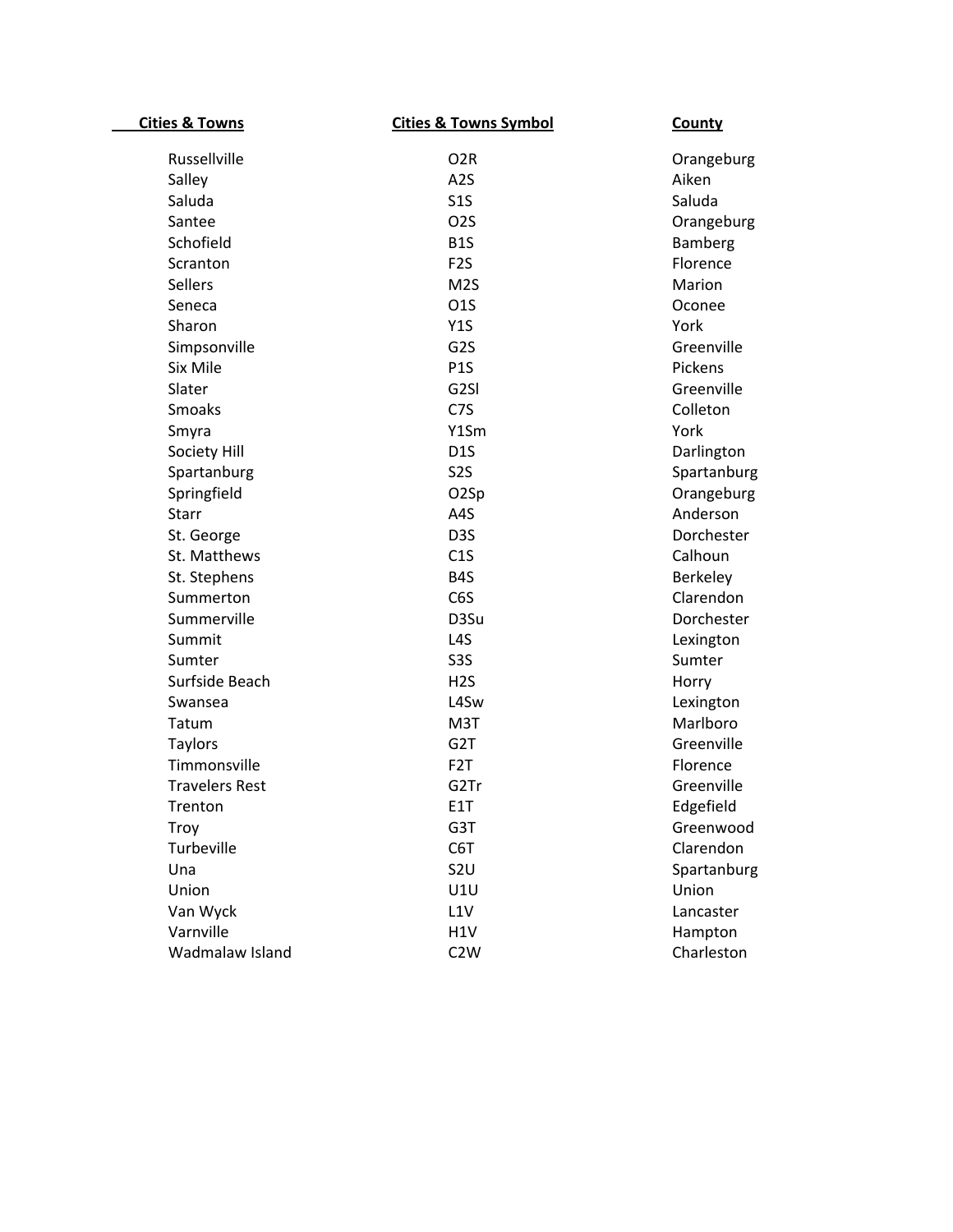| <b>Cities &amp; Towns</b> | <b>Cities &amp; Towns Symbol</b> | <b>County</b> |
|---------------------------|----------------------------------|---------------|
|                           |                                  |               |
| Wagner                    | A2W                              | Aiken         |
| Walhalla                  | O <sub>1</sub> W                 | Oconee        |
| Wallace                   | M3W                              | Marlboro      |
| Walterboro                | C7W                              | Colleton      |
| Ward                      | S <sub>1</sub> W                 | Saluda        |
| Ware Shoals               | G3W                              | Greenwood     |
| Wattsville                | L <sub>2</sub> W                 | Laurens       |
| Welford                   | S <sub>2</sub> W                 | Spartanburg   |
| West Columbia             | L4W                              | Lexington     |
| West Union                | O1We                             | Oconee        |
| Westminister              | O <sub>1</sub> W <sub>s</sub>    | Oconee        |
| <b>White Stone</b>        | S <sub>2</sub> Wh                | Spartanburg   |
| Whitmire                  | N1W                              | Newberry      |
| Williamston               | A4W                              | Anderson      |
| Williston                 | B <sub>2</sub> W                 | Barnwell      |
| Winnsboro                 | F <sub>1</sub> W                 | Fairfield     |
| Woodford                  | O <sub>2</sub> W                 | Orangeburg    |
| Woodruff                  | S <sub>2</sub> Wo                | Spartanburg   |
| Yemassee                  | H <sub>1</sub> Y                 | Hampton       |
| York                      | Y1Y                              | York          |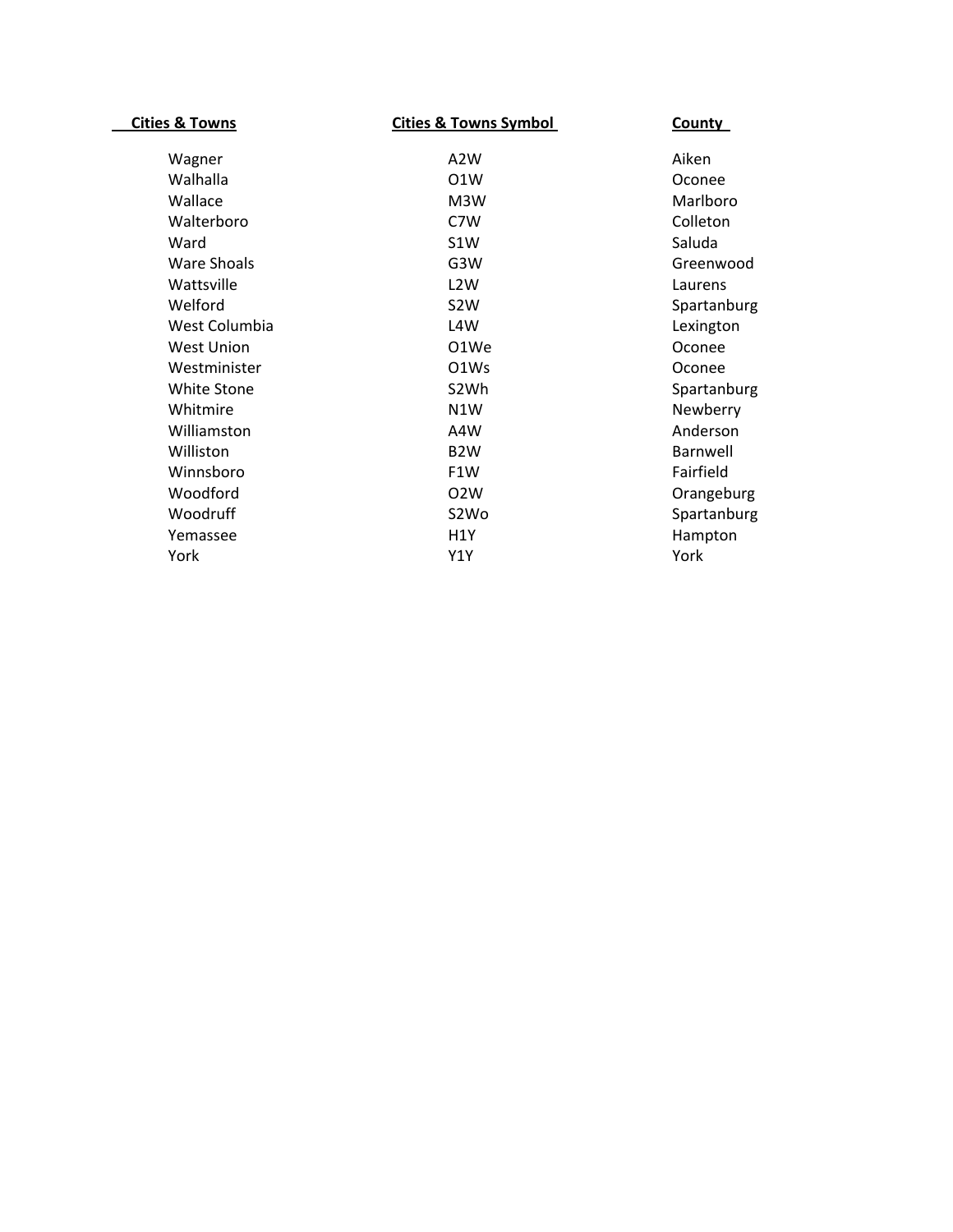# SECTION F **PUBLIC SERVICE USE OF STATE DOCUMENTS**

#### I. General information

State documents contain economic, demographic, social, and political information about South Carolina, its political subdivisions, and its people. State documents provide current statistical information usually not available in other publications. A collection of state documents developed over a period of time provides an excellent source for historical research about South Carolina.

Public Service librarians should be familiar with basic sources of information issued by South Carolina governmental agencies. The following list of state documents should be considered as a starting point in servicing reference requests related to state government. Monographs have been excluded. Since the list is subjective, based on the State Library's experience with state documents, depository librarians may wish to add documents that have been helpful.

- II. State documents of reference value
	- A. General reference
		- 1. **Checklist of South Carolina State Publications** quarterly, with index cumulating quarterly and annually. Contains a list of state publications received by the State Library during the fiscal year, arranged alphabetically by agency. Includes addresses for agencies and committees, OCLC numbers, and an index by author, subject, and title. The Checklist has been replaced by the published Shipping Lists.
		- 2. **Annual reports** Some state agencies and committees issue annual reports covering the fiscal year. These contain a brief historical narrative and description of current programs and services. Many reports contain valuable statistical information, some of which is unique. For example, the Election Commission annual report contains results of primary and general elections. Organization charts and budgetary information may also be included. Agencies are no longer required to publish an annual report. See the **Accountability reports**, which summarize how funds were spent and what progress is made toward strategic plans and goals.
		- 3. **South Carolina Code of Laws** Basic volumes are kept current by annual supplements and are replaced on a periodic, irregular basis. Contains statewide laws promulgated by the General Assembly, codified by subject, and regulations promulgated by State agencies, arranged by agency. Also contains the U.S. and S.C. constitutions, court rules, statutory tables, and an index to local laws.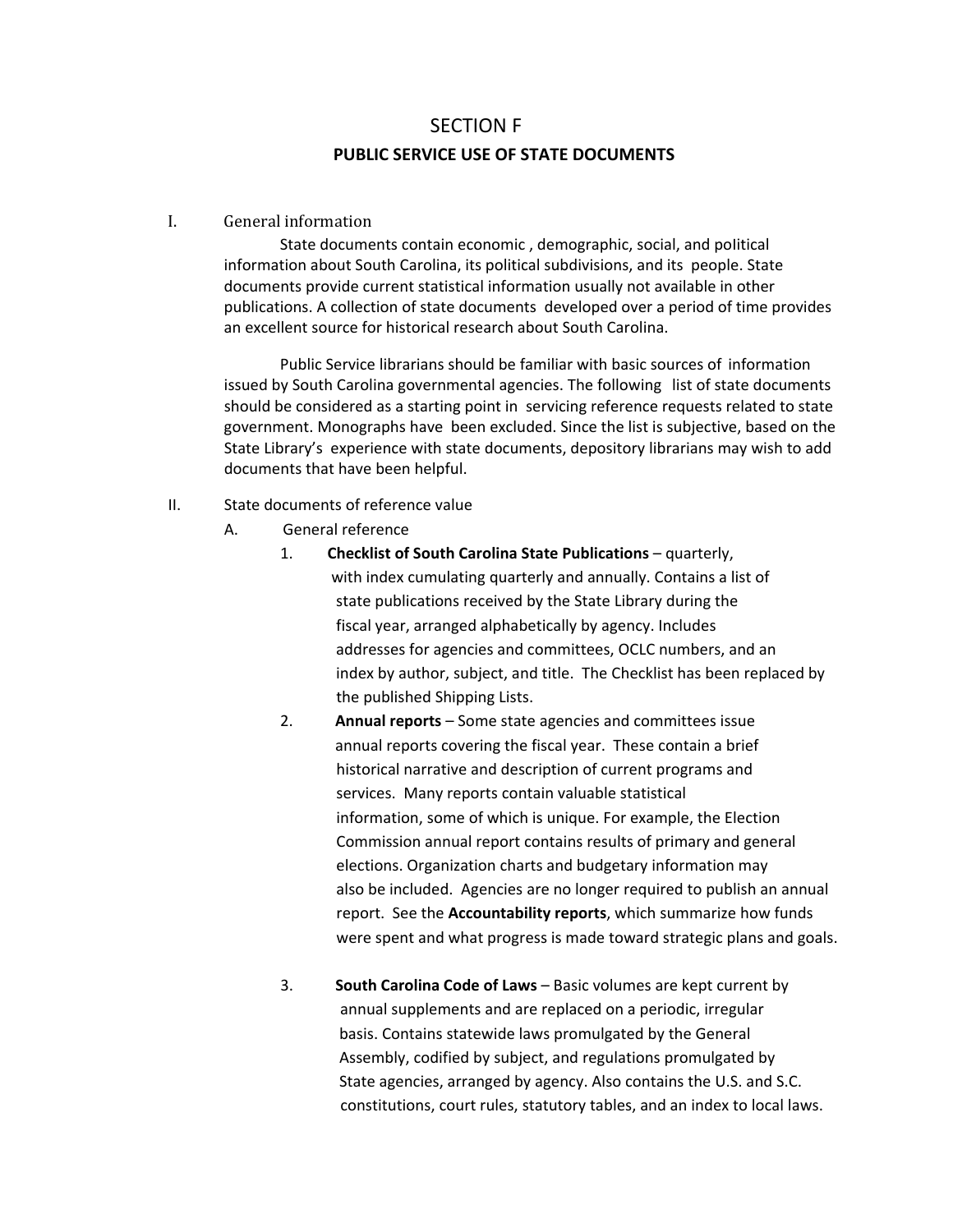- 4. **South Carolina Economic Report** annual Contains analyses of the U.S. and S.C. economies; reports on S.C. economic activity in agriculture, finance, forestry, manufacturing, parks, recreation and tourism, and transportation. Includes a statistical appendix.
- 5. **South Carolina Legislative manual** annual Contains pictures, biographical sketches, and committee assignments of members of the General Assembly; rules of the House and Senate; directory of state commissions, board, and agencies. Also includes Congress, the state judicial system and local political office holders. Appended is a section on South Carolina symbols and historical facts including the music and text of the state song.
- 6. **South Carolina Real Estate Manual** irregular Intended mainly for real estate professionals ans students, but can be used by the layman. The manual is divided into four major sections covering real estate license law, an introduction to real estate law, real estate principles, and real estate brokerage practices.

#### B. Statistics

- 1.  **Annual Vital Statistics Series** annual, in two or more volumes v1 South Carolina Vital and Morbidity Statistics – Contains trends and data on births, deaths, marriages, divorces, annulments and communicable diseases by state, county and places of 2500 or more. V2 Detailed Mortality Statistics – Contains tables of counts of deaths by cause of death, age, race and sex for the state.
- 2. **Crime in South Carolina** annual Contains statistics on trends in criminal activity and crimes reported in South Carolina by type of crime, by weapons used, by day and time of crime, by sex and age of criminal, etc. Arrest data are given by county and type of crime.
- 3. **Rankings of the counties and School Districts of South Carolina** ‐‐ annual – Tables rank counties and school districts in South Carolina in areas of population , economy, and education.
- 4. **South Carolina Statistical Abstract** annual contains statistical data specific to South Carolina that are generated by state and federal agencies, arranged by broad subject area. Contains a small section of state rankings and a section giving sources of statistics.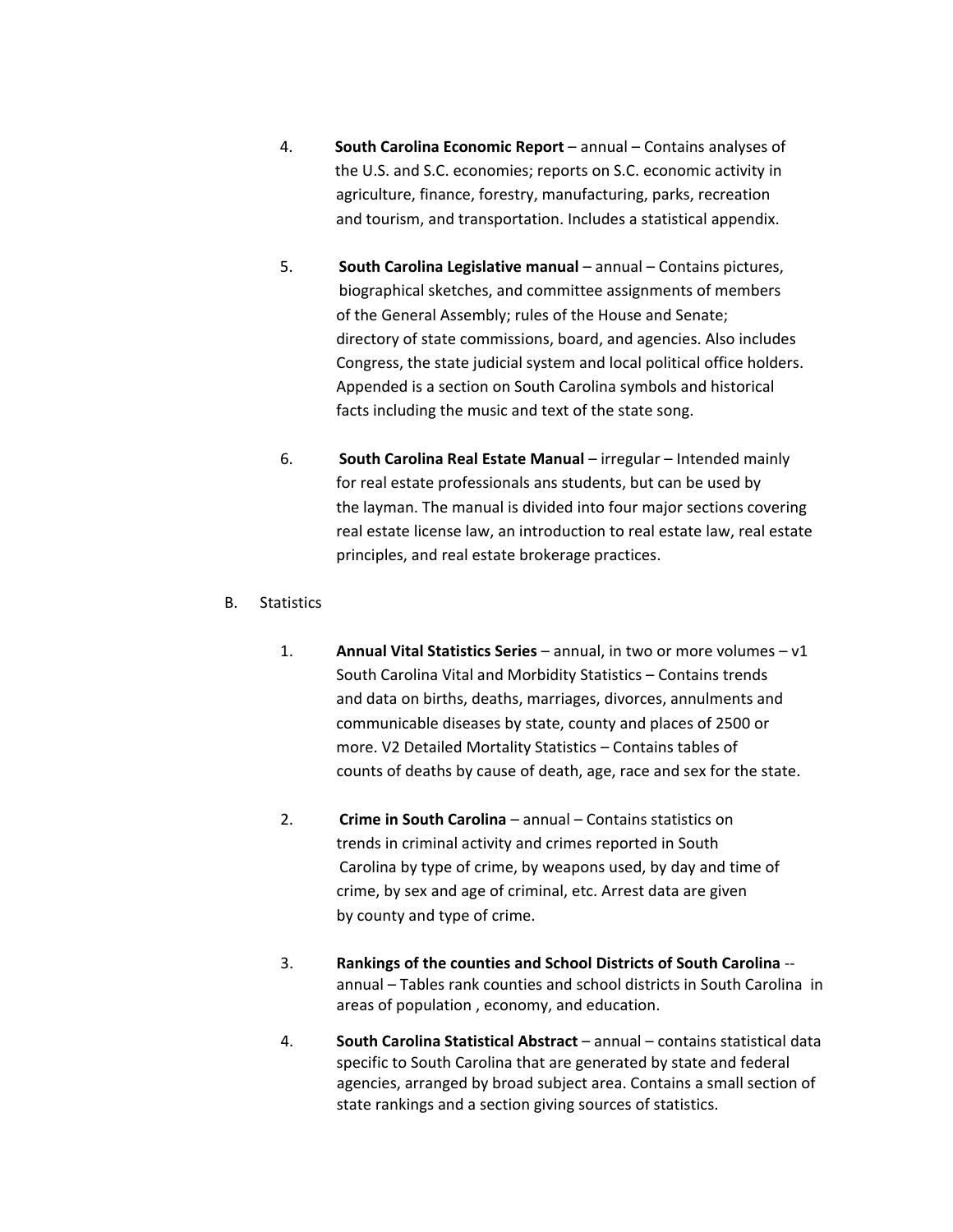- 5. **South Carolina Traffic Accidents** ‐‐ annual Statistics include motor vehicle registration by county and number of traffic accidents and deaths for the state, counties, and places with 2500 or more by type of accident, weather and road conditions, alcohol involvement, and type of vehicle.
- 6. **State of South Carolina Higher Education Statistical Abstract** ‐‐ annual – Contains statistics for public and private colleges and universities in areas of enrollment, degrees awarded, faculty, appropriations and expenditures. Some data are giving by race and sex.
- C. Directories
	- 1. **Directory of South Carolina Schools** annual Consists of a directory of personnel at the State Department of Education at each school district office. Contains directory of chief official at individual schools; at state institutional schools; at federal schools; at private schools; at state‐ supported and private colleges and universities, including techincal colleges; at area vocational schools; and at various education‐related agencies. Also includes personnel at other education‐related associations and state agencies, and a list of each state's superintendent of education.
	- 2. **Directory, South Carolina Historical Organizations** annual ‐‐Lists historical societies and commissions by county, giving officers and their addresses and telephone numbers. Also lists statewide historical and history-related organizations and the ten regional planning councils.
	- 3. **Industrial Directory of South Carolina** annual (Discontinued) Detailed report on manufacturing firms in South Carolina giving address, telephone, chief officer(s), employment figures, and product(s)manufactured. Information is supplied by the manufacturer and is arranged by name of firm, by parent company, by location, and by Standard Industrial Classification (SIC) number. An international section lists exporters and importers.

4. **Licensing Boards** – Several state licensing agencies issue a directory of professionals licensed to practice in South Carolina. Most directories are issued annually. Examples are: 1) Directory of Licensed Auctioneers 2) Directory of South3) Directory‐South Carolina State Board of Engineering Examiners 4) Directory‐State Board of Dentistry 5) Directory‐State Board of Examination and Registration of Physical Therapists 6) Directory‐State Board of Medic al Examiners.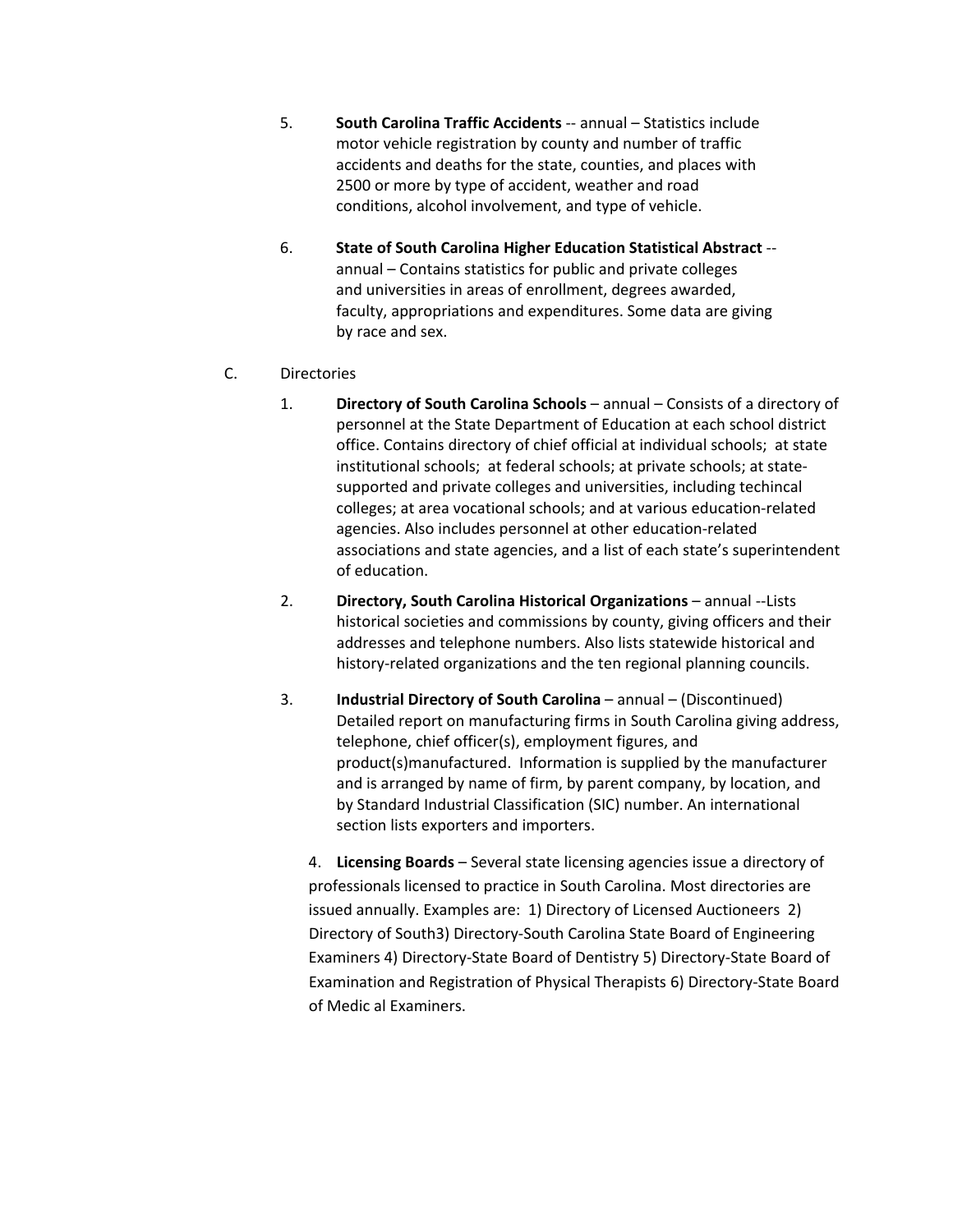## **SECTION G MARKETING AND PROMOTION OF STATE DOCUMENTS**

Using state documents depends upon two concepts: knowing that the documents with the needed information exist, and finding that information. Promotion of the collection must first make the patrons aware of the information available to them. Only then can library staff begin to help find the needed information.

To help promote your collection, consider some of these ideas:

- Include mention of and stop at the collection when giving tours of the library.
- Display the South Carolina State Documents Depository logo on websites and letterheads.
- Inform other staff of state government information.
- Consider offering introductory sessions on state government information.
- Include state documents in information displays, particularly in displays off site of the library.
- Contact certain patrons who may be interested in the information.
- Contribute to a "new resources" newsletter.
- Add state documents titles to your catalog, or create a separate catalog for use at the Information Services Desk.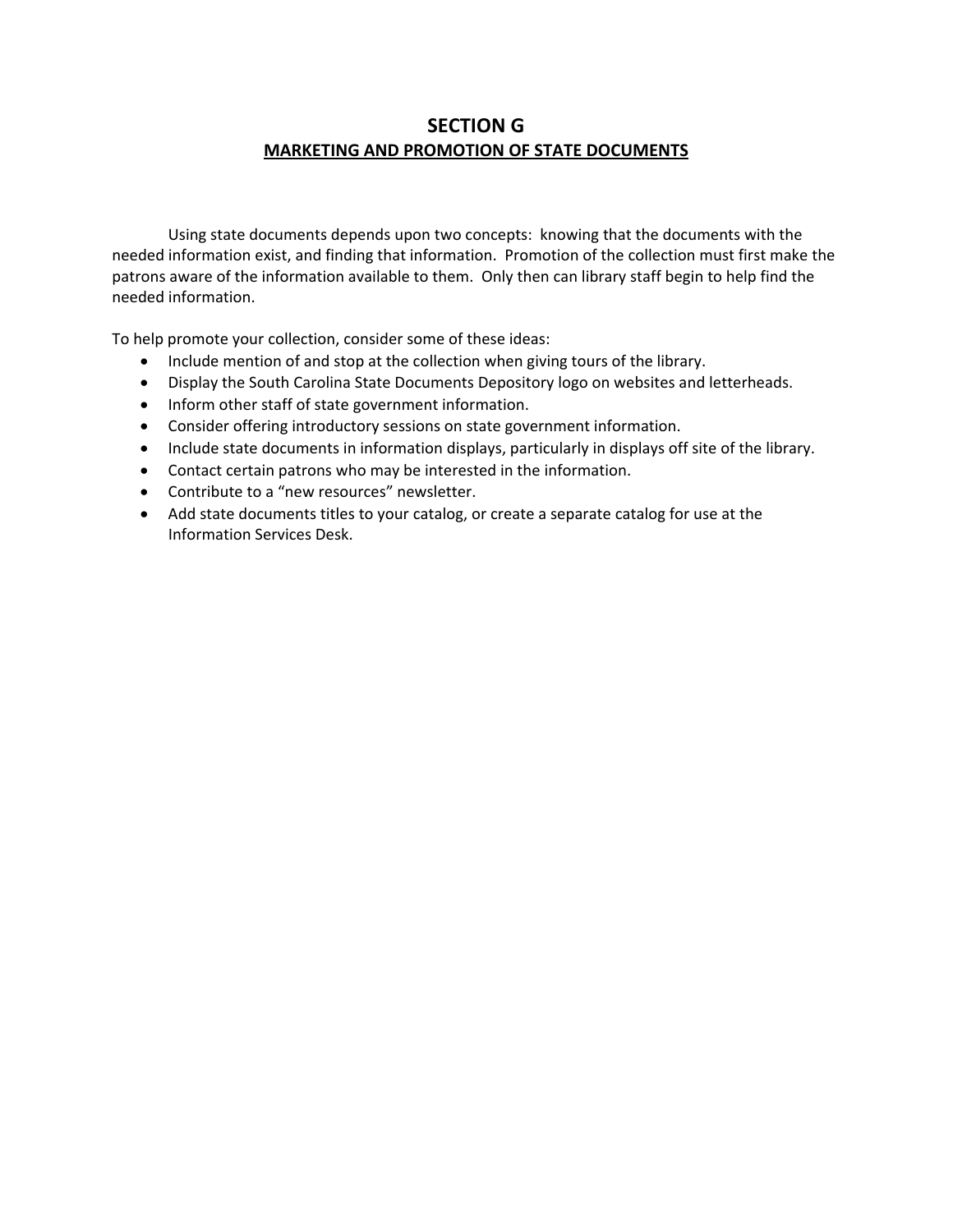## **APPENDIX 1**

#### **Sample Shipping List**

#### SHIPPING LIST JANUARY 2009

| A3Au255 8.D47-2 | A review of the Department of Disabilities and Special Needs. |
|-----------------|---------------------------------------------------------------|
| OCLC 295088242  | S.C. General Assembly. Legislative Audit Council.             |
|                 | http://www.lac.sc.gov/Reports/2008/DDSN.htm                   |

C38 2.M19‐3 College of Charleston Maymester and Summer sessions OCLC 298944018 College of Charleston.

C736 2.A87‐5 Automotive‐related companies in South Carolina, 2008. S.C. OCLC 281643326 Dept. of Commerce. <http://www.statelibrary.sc.gov/scedocs/C736/001091.pdf>

C736 2.C15 Call center opportunities in South Carolina. S.C. Dept. of Commerce OCLC 295074069

C736 2.C57‐2 Cost of doing business. S.C. Dept. of Commerce. OCLC 295069358

#### SERIALS SHIPPING LIST January 2009

Ag8357 3.M16 South Carolina market bulletin S.C. Department of Agriculture. OCLC 08246250 January 1, 2009 January 15, 2009 <http://www.scda.state.sc.us/marketbulletin/marketbulletin.htm>

| B8595Em 3.157<br>OCLC 71341064 | The insurance advantage.<br>2008        | S.C. Employee Insurance Program |
|--------------------------------|-----------------------------------------|---------------------------------|
| B8595Em 8.157<br>OCLC 58426607 | Insurance orientation handbook.<br>2009 | S.C. Employee Insurance Program |